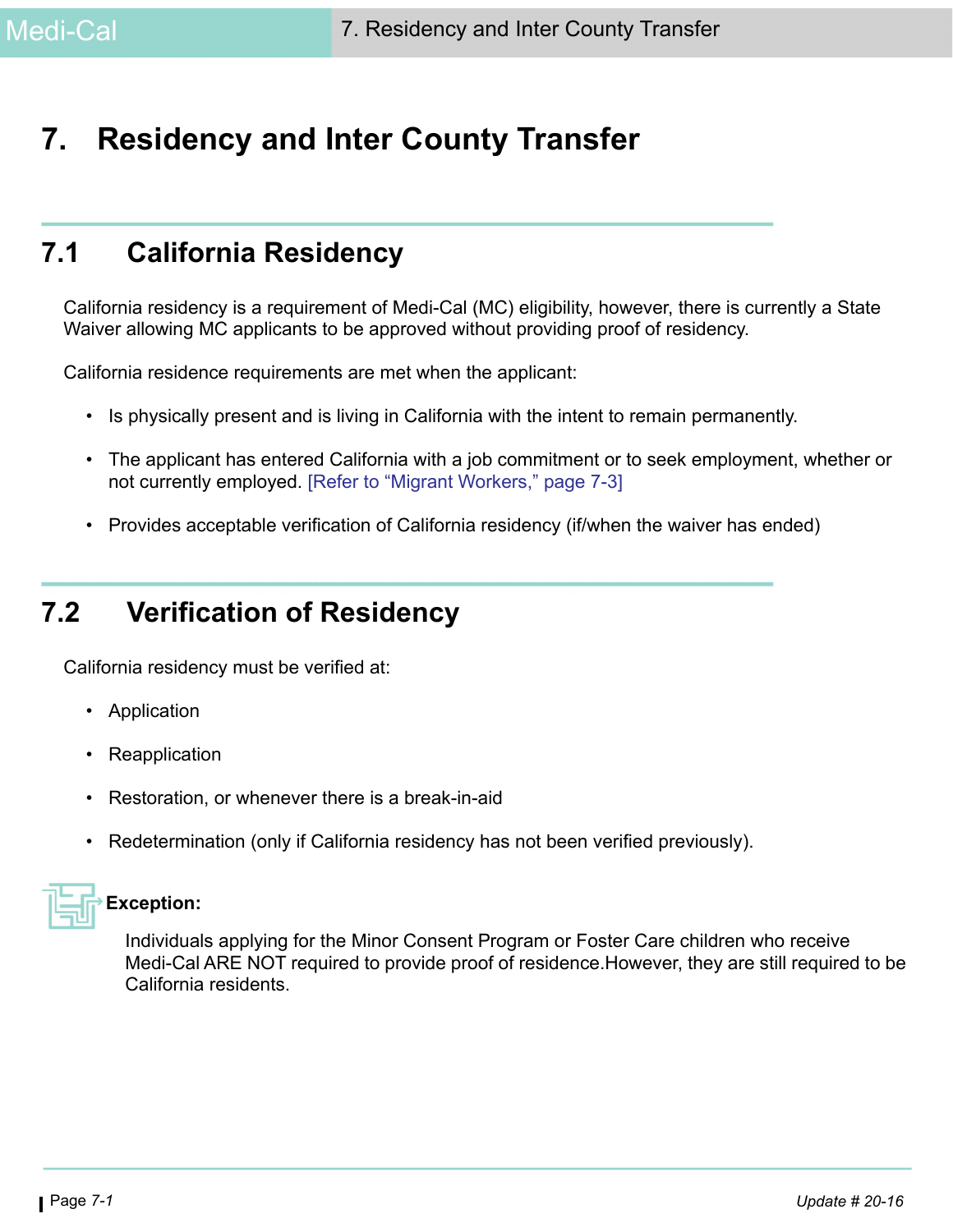The following documents can be used to verify residency when the waiver expires.

| <b>Verification Type</b>                                           | <b>Additional Information/Requirements</b>                                                                                                                                                                                                                                                                                                                                                                                                                      |
|--------------------------------------------------------------------|-----------------------------------------------------------------------------------------------------------------------------------------------------------------------------------------------------------------------------------------------------------------------------------------------------------------------------------------------------------------------------------------------------------------------------------------------------------------|
| California DMV Driver's License or I.D.<br>Card                    | Must be current, valid and in the client's name with a California address.<br>Expired driver's licenses or I.D. Cards are not acceptable.                                                                                                                                                                                                                                                                                                                       |
| California Motor Vehicle Registration                              | It must be current, valid and in the client's name and with a California<br>address. Expired motor vehicle registrations are not acceptable.                                                                                                                                                                                                                                                                                                                    |
| <b>Employment Document</b>                                         | A document showing that the client is employed in California, such as an<br>earnings statement or paystub.                                                                                                                                                                                                                                                                                                                                                      |
| <b>Registration With Employment Agency</b>                         | A document showing client is registered with a California employment<br>agency (public or private).                                                                                                                                                                                                                                                                                                                                                             |
| <b>School Enrollment</b>                                           | Papers showing the client's children in the home have enrolled in a<br>California school. Verification must show enrollment during the month of<br>application, or during the term immediately prior to the month of<br>application, if school is not currently in session.<br>NOTE: Written evidence from the school is required. Telephone calls or<br>other collateral contacts are not acceptable.                                                          |
| Receipt Of California Public Assistance<br>(Other Than Medi-Cal)   | Evidence showing the client is receiving public assistance other than<br>Medi-Cal, at an address in California.                                                                                                                                                                                                                                                                                                                                                 |
| Current California Rent/Mortgage<br><b>Receipt or Utility Bill</b> | Rent, mortgage, and utility receipts or statements must be in the client's<br>name and include a California address. A "current" receipt or bill means the<br>month prior to, or the month of application for Medi-Cal.<br>If a rent receipt or a statement regarding free housing from a relative is the<br>applicant's only proof of residency the "Income In-Kind/Housing<br>Verification" (MC 210 S-I) form must be completed in addition to the MC<br>214. |

#### **Table 7-1: Verification Types**

### **7.2.1 Other Evidence of Residency**

Applicants who cannot provide one of the verification types above must sign and date the MC 214 and provide any other verification of residency.

The following list includes common documents which may be used along with the MC 214 to verify a client's statement of California residency:

- Records showing the client owns property or pays property taxes in California.
- California church records.
- A current and valid California school I.D.
- Recent marriage or divorce records issued in California.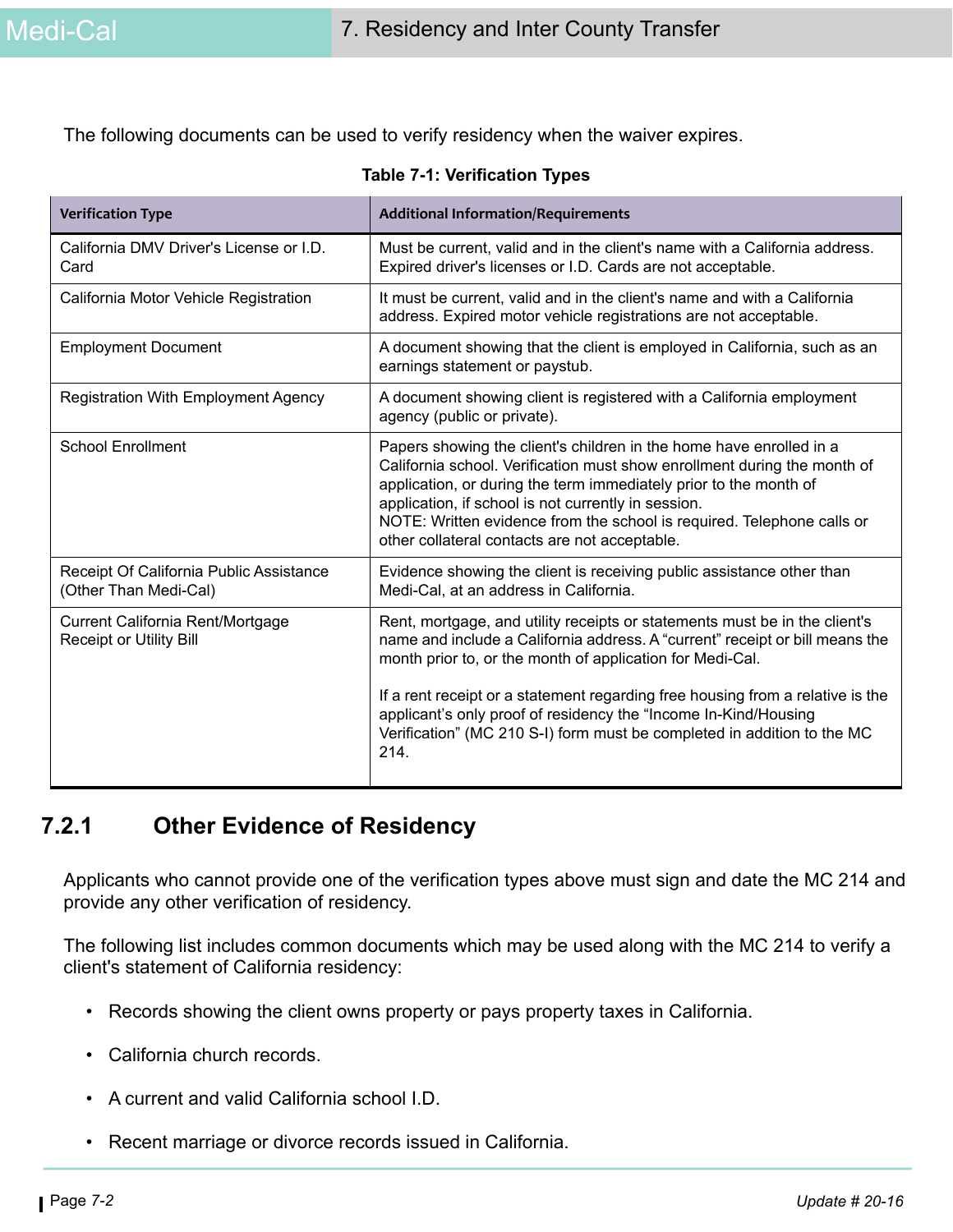- Recent court documents showing client's California address.
- California insurance documents.
- Police records from a California law enforcement agency.
- Statements from a homeless shelter or other public or community service agency in California indicating that the client is receiving services from the agency.
- California adoption records.
- Any other available information provided to the EW during eligibility determination which supports the client's claim of California residency.

### **7.2.2 Special Circumstances**

#### <span id="page-2-0"></span>**Migrant Workers**

To establish California residency, based on having entered the state to work, the migrant worker must sign and date the MC 214 and provide proof of employment or seeking employment in California including:

- Paystubs in the client's name, from an employer in California.
- Employer letter indicating a job offer in California.
- An employment contract from an employer in California.
- A letter from a prospective employer acknowledging inquiries about work in California.

#### **Homeless Individuals**

Homeless individuals may have difficulty proving California residence due to a lack of a fixed address or stable living arrangements. If a homeless individual cannot provide any of the residency verifications from above, a letter from a homeless shelter or other public or community service agency stating that the applicant is receiving services from the agency can be used. If the client is unable to provide a letter and does not have any of the other verifications mentioned above, the application must be denied for no proof of residency.

### **Foreign Students, Holders of Border Crossing Cards, and Non-Immigrant and Temporary Visas**

Individuals residing in California with a temporary Visa can still meet residency requirements if they intend to remain in California and provide adequate residency verification.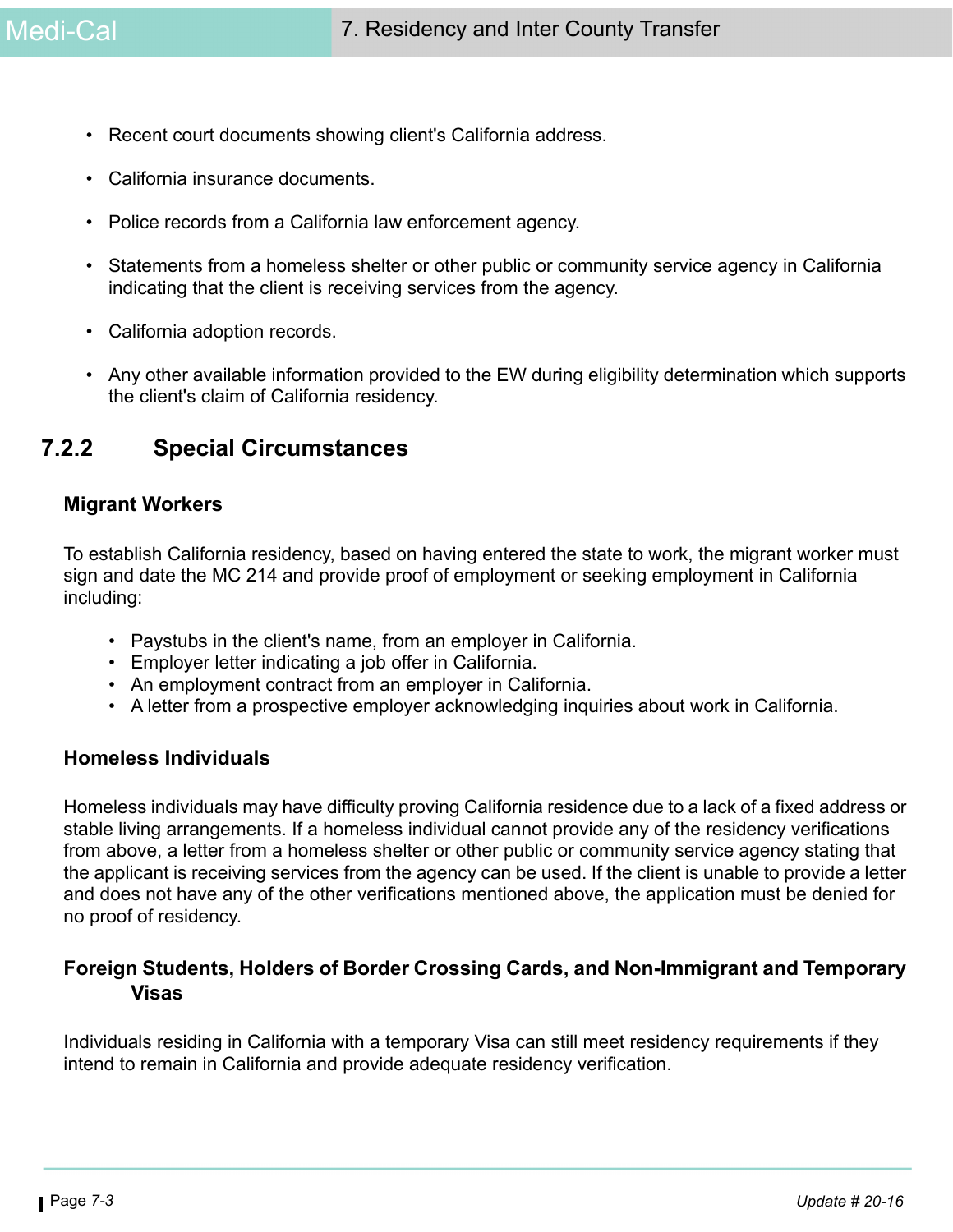#### **Out of State Principal Residence**

If the applicant declares a principal residence outside of California, then California residency is questionable. The EW must review the circumstances to see if the principal residence is exempt, however, having an exempt principal residence outside the state does not necessarily disqualify him/her from eligibility for Medi-Cal.



#### **Example:**

The applicant and his spouse own a home in Arizona which was their former residence. Their adult son now resides in the home. The applicants have no present intent to leave California; they are renting an apartment here and have CA driver's licenses. The EW establishes that the former home is an exempt principal residence and that the couple are residents of California.

#### **Other Special Circumstances**

Residency can be established in the following special circumstances:

- Parents who do not meet the California residency requirements may establish California residence for their children if they intend for their children to remain in California.
- A person who dies during a temporary absence from the state.
- A child placed in out-of-state foster care under either of the following conditions:
	- Through the Interstate Compact on the Placement of Children.
	- By a state or county agency responsible for the child's care.

| $\mathcal{L}^{\text{max}}_{\text{max}}$ and $\mathcal{L}^{\text{max}}_{\text{max}}$ and $\mathcal{L}^{\text{max}}_{\text{max}}$ |  |
|---------------------------------------------------------------------------------------------------------------------------------|--|
|                                                                                                                                 |  |
| _______                                                                                                                         |  |
|                                                                                                                                 |  |

#### **Note:**

There is no eligibility for a child placed outside of the United States, for example, with military foster parents or other parents who move out of the United States.

- An out-of-state foster child placed in California if both of the following conditions are met:
	- The child was placed by an out-of-state court directly with a guardian or foster parent in California, and
	- The other state has adopted the Interstate Compact on the Placement of Children.
- An individual institutionalized in an out of state facility by a California state or county agency.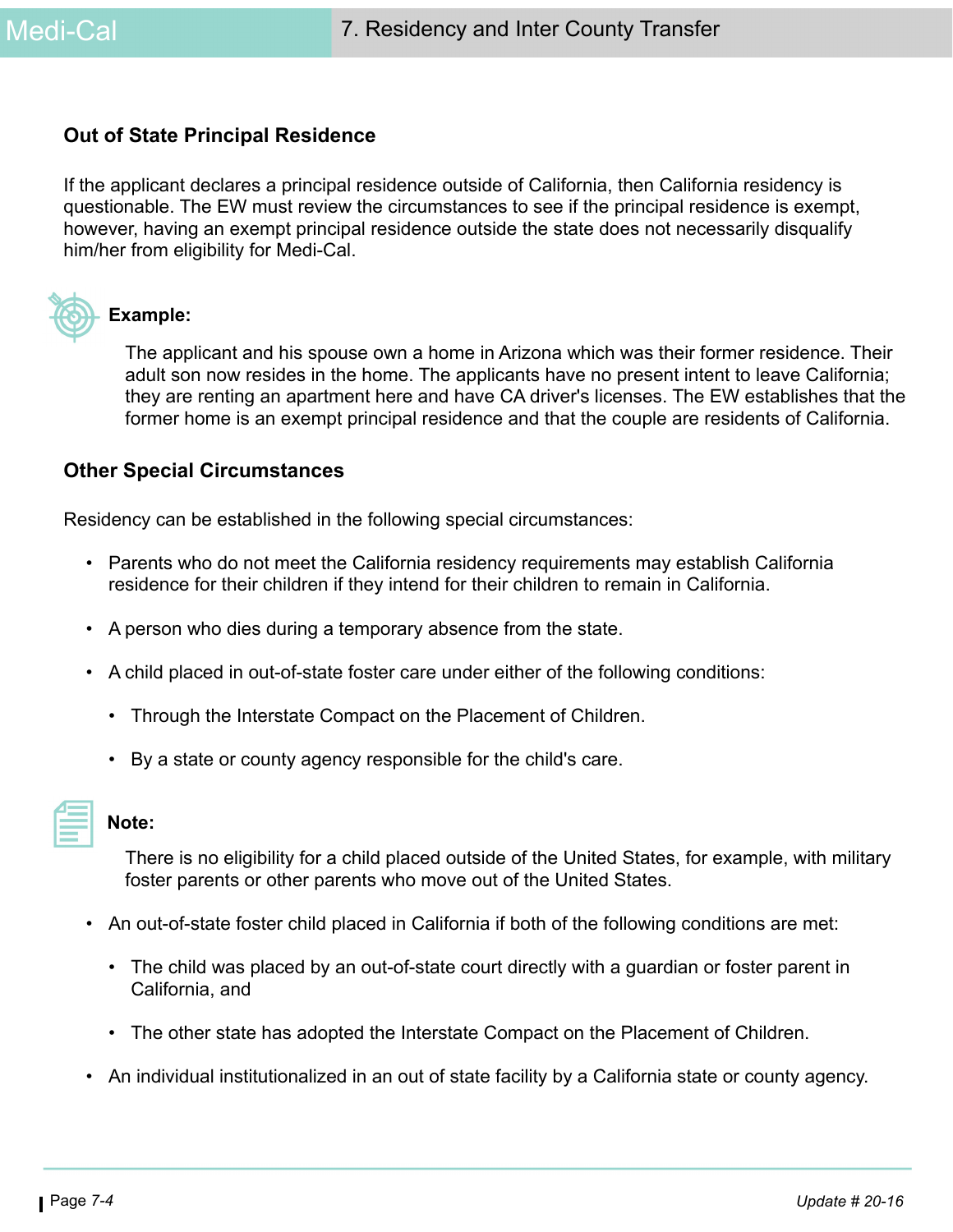

**Note:** 

The Department of Health Care Services (DHCS) determines the state of residence for a person who is living in an institution out of state when that state's agency claims the person is a California resident. These Medi-Cal applications must be reviewed by the Medi-Cal program coordinator.

### **7.2.3 Questionable Verification**

If the residency verification is questionable, the EW should request an investigation of the facts by initiating a "FRED" referral to prior to making a final eligibility determination. [Refer to "FRED," page 38-1]

### **7.2.4 PARIS-Interstate Match and RVP**

The Public Assistance Reporting Information System (PARIS) allows states and federal agencies to verify various circumstances of public assistance clients. The PARIS-Interstate Match allows states to compare beneficiary information and identify if an individual receives benefits in more than one state. The Residency Verification Program (RVP) is similar to the Interstate Match as they both generate reports of discontinued individuals for the county to take action on.

DHCS sends out a "Residency Verification Notice" to the client with a reply card (to be sent back directly to DHCS) for the client to confirm their residency. This notice goes out when DHCS is made aware of any residency discrepancy. If the client confirms that they no longer reside in California, or if the individual does not return the reply card by the due date, DHCS terminates their Medi-Cal in MEDS by placing termination code 'MR' (moved out of state per beneficiary) or 'MV' (failed to confirm state residency) and issues the discontinuance NOA. DHCS provides these reports of discontinuances to the county, quarterly. Below is the process the Eligibility Worker must follow to ensure client is also discontinued in CalWIN/CalHEERS [\[Refer to MC HB 15.11 for PARIS Federal Match\]](https://ssaconnect.sccgov.org/ssa_departments/debs_program/Documents/handbooks/medical/mcchap15.pdf#page=19):

| <b>STEP</b> | <b>ACTION</b>                                                                                                                       |
|-------------|-------------------------------------------------------------------------------------------------------------------------------------|
|             | Review MEDS to ensure the client is discontinued with<br>TERM-REAS 'MR' or 'MV'.                                                    |
| 2           | Discontinue the client in CalWIN/CalHEERS to match MEDS.                                                                            |
| 3.          | Suppress the discontinuance NOA generated in CalWIN as<br>DHCS is responsible for issuing a discontinuance notice to the<br>client. |

**Table 38: Steps for the PARIS-Interstate Match and RVP Reports**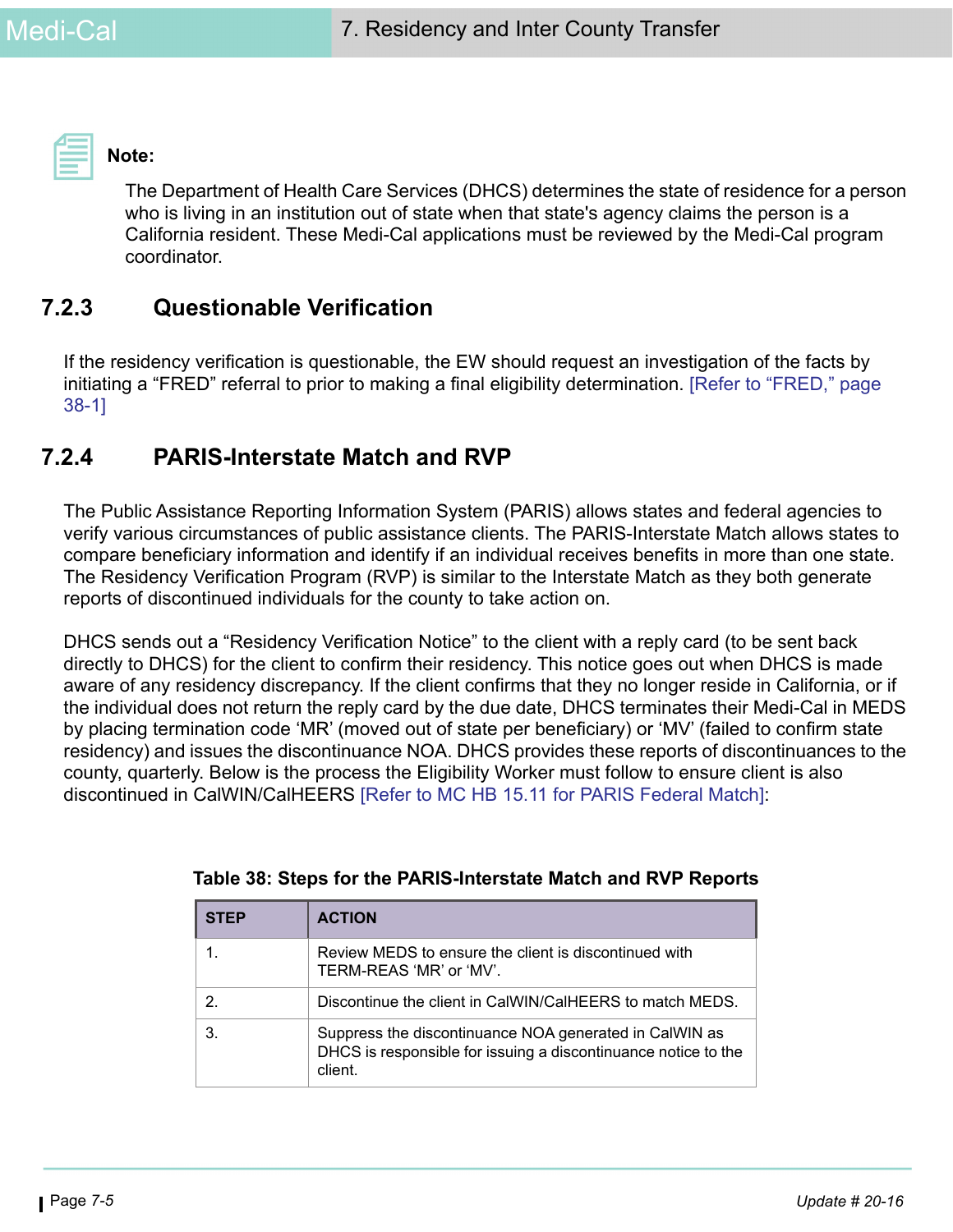| <b>STEP</b> | <b>ACTION</b>                                                                                                                                                                                                                                                                                                               |
|-------------|-----------------------------------------------------------------------------------------------------------------------------------------------------------------------------------------------------------------------------------------------------------------------------------------------------------------------------|
| 4.          | Suppress the discontinuance transaction to MEDS by following<br>these procedures:<br>• On the Send Forced Add/Suppress Transactions to MEDS<br>window, select the individual being discontinued.<br>• On the Suppress tab page, select the "Suppress to MEDS,<br>including AP19" transaction and press the Suppress button. |



### **Note:**

If the discontinued individual was the primary applicant or head of household who established residency for other household members (e.g., spouse, dependents), the EW must review the case and collect residency verification for the other household member(s) if they were not also discontinued by DHCS.

If an individual that was discontinued by DHCS as a result of the Interstate Match or RVP comes to the office in person requesting reinstatement, the EW may reinstate eligibility within 90 days of discontinuance (or refer client to reapply at Intake if over 90 days).

# <span id="page-5-0"></span>**7.3 Temporary Absence**

Individuals who are temporarily leave California for seasonal employment, attending college, medical care, or other personal reasons can still maintain California residency as long as they express intent to return. [Refer to ICT Chapter and Temporary Residency CalWIN Entries]

Residency may be considered terminated when the client leaves California and takes any of the following actions in another state:

- Buys, leases, rents a residence.
- Becomes employed.
- Obtains an out-of-state driver's license.
- Applies for aid.

## **7.3.1 Managed Care and Temporary County Change**

If the client is a temporary resident and is on aid under a mandatory aid code, the client may be required to enroll in one of the MMCHP offered in the new county of residence. MEDS, at renewal, reads the change as a new address and is unable to determine whether the address change is temporary or permanent. However, the Sending County's MMCHP can request a temporary exemption for 60 days based on the client's moving to a new location.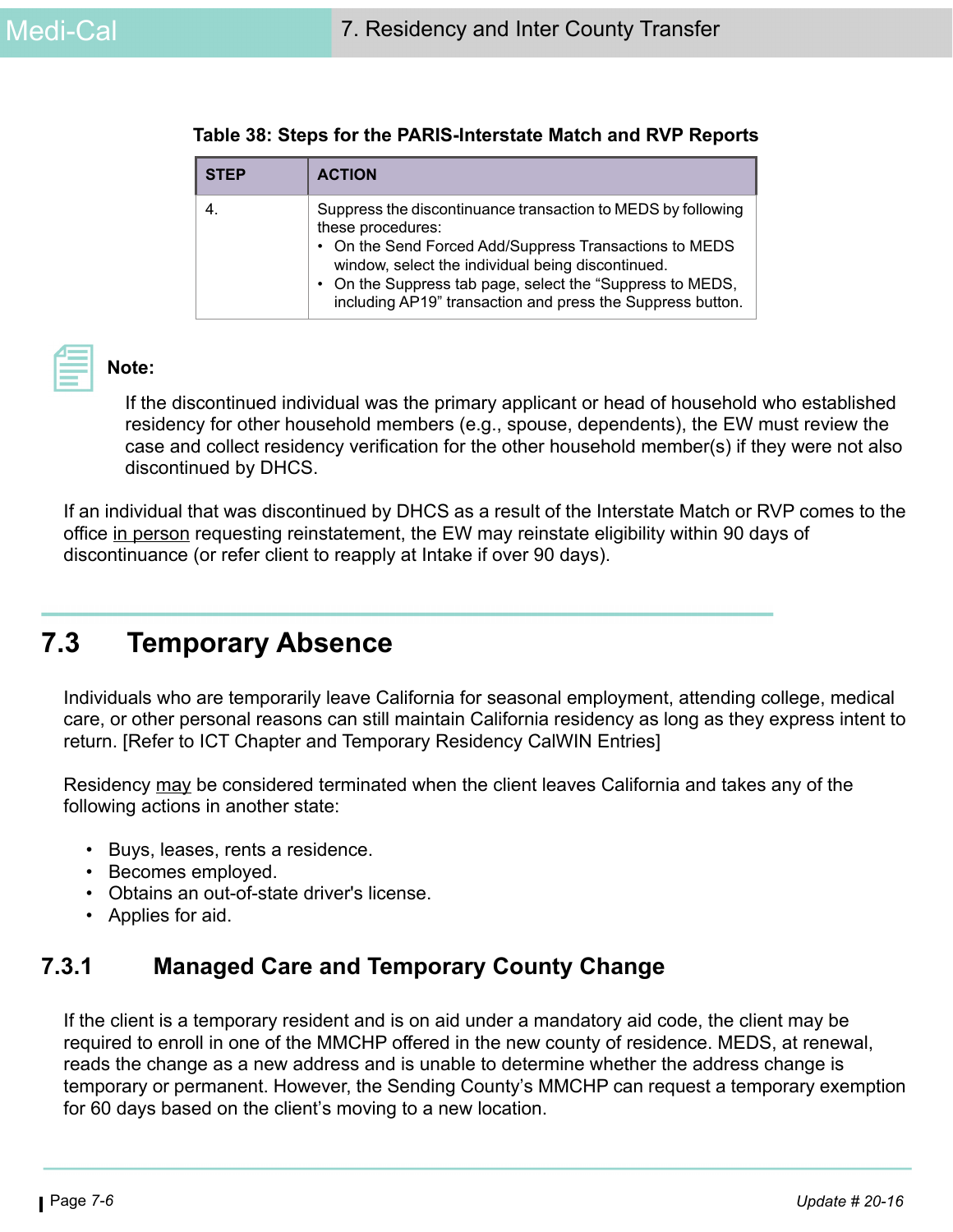If the client is residing temporarily in another county that is NOT a managed care county, MEDS will dis-enroll the client based on the address change at MEDS renewal and the client will be placed into fee-for-service Medi-Cal. If the client returns to the home county within two months, the client will be automatically re-enrolled in the old plan by MEDS at the next Renewal.

### **7.3.2 Out-of-State Individuals**

Individuals who are temporarily out of state and intend to return to California can meet residency requirements for MC eligibility purposes. A "temporary absence" from the state does not have a specific time-frame requirement but a 60-day absence can lead to presumption that a client is no longer a CA resident.

### **Individuals Temporarily Residing in California**

To meet the CA residency requirement for MC, the client must be a resident of CA and cannot be commuting into CA to attend school. In general, an individual may not receive Medicaid/(Medi-Cal) coverage in more than one state at the same time. However, an individual can receive MC in two states during a transition from one state to the other, as long as the termination date is set in the previous state. All other MC eligibility rules and regulations apply.

|  | Table 7-2: Out-of-State Student MC Eligibility |  |  |
|--|------------------------------------------------|--|--|
|--|------------------------------------------------|--|--|

| If the individual                                                                                                            | Then $\ldots$                                                                                                                   |
|------------------------------------------------------------------------------------------------------------------------------|---------------------------------------------------------------------------------------------------------------------------------|
| Comes to CA from another state,                                                                                              | He/she has the option to apply for MC while residing in CA.                                                                     |
| Was on Medicaid (the equivalent to MC in other states) in his/her<br>prior state of residence, and is otherwise MC eligible, | The Medicaid must be discontinued in his/her previous state as<br>soon as possible to meet the CA residency requirement for MC. |
| Is claimed as a tax dependent,                                                                                               | They must provide the tax household and income information when<br>they apply for MC.                                           |

### **California Residents Temporarily Residing in Another State**

A client may continue MC coverage in CA as long as the absence is temporary.

#### **Table 7-3: Eligibility for CA Residents Attending School Out of State**

| If the client                                                                                               | Then $\dots$                                                                                                                                                        |
|-------------------------------------------------------------------------------------------------------------|---------------------------------------------------------------------------------------------------------------------------------------------------------------------|
| Leaves CA temporarily and informs the county that he/she plans to<br>return to CA.                          | His/her MC may continue (if otherwise eligible).<br>In this case, the address in MEDS should remain as the CA<br>address to which the client plans to return.       |
| Chooses to discontinue MC in CA and apply for Medicaid in the<br>state in which he/she is attending school, | The MC should be discontinued as quickly as possible with proper<br>notice. The individual must follow Medicaid application rules in the<br>new state of residence. |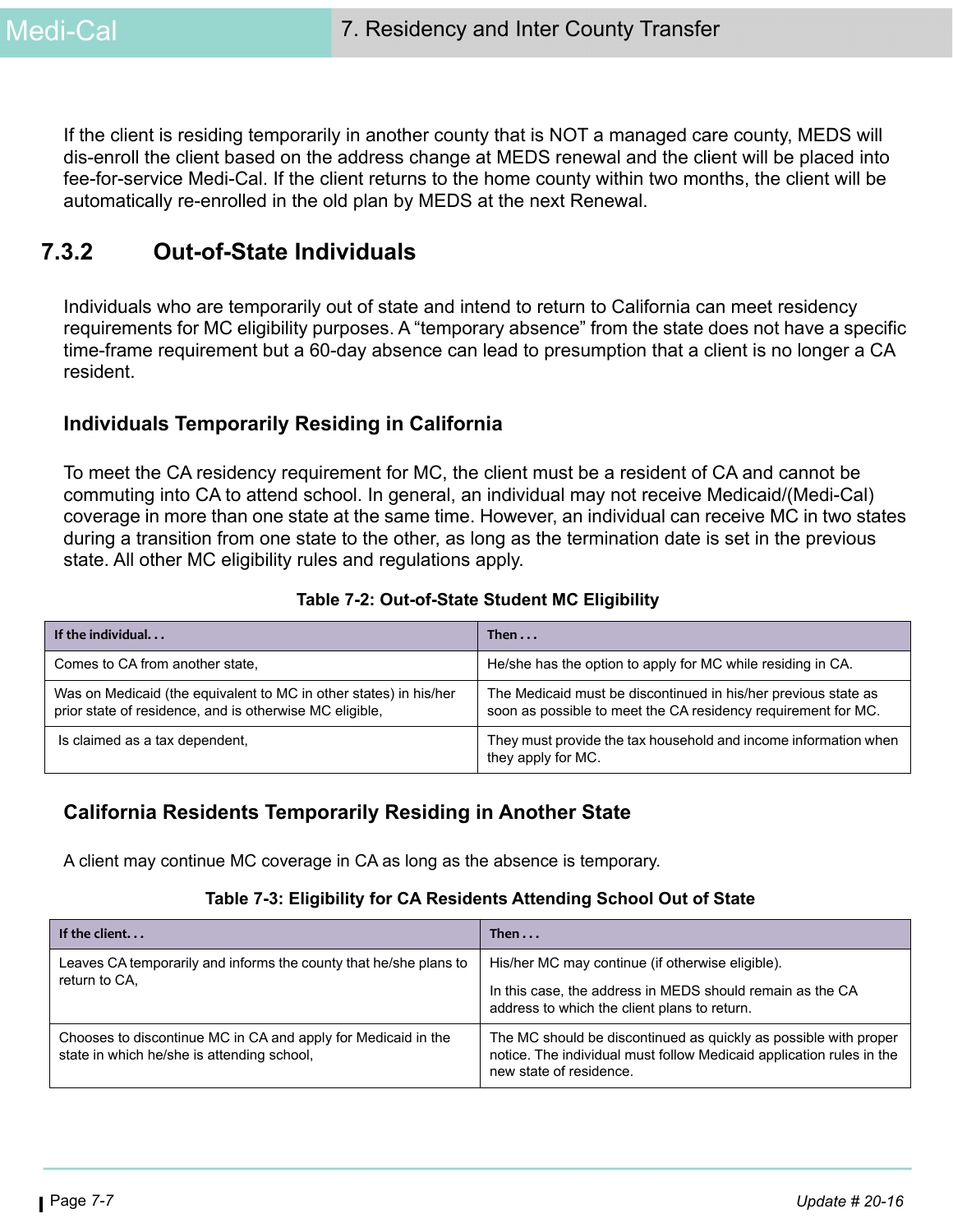| If the client                                                                                                  | Then $\ldots$                                                                                                                                                                                                                                                                                                                                                                                                                    |
|----------------------------------------------------------------------------------------------------------------|----------------------------------------------------------------------------------------------------------------------------------------------------------------------------------------------------------------------------------------------------------------------------------------------------------------------------------------------------------------------------------------------------------------------------------|
| Is out-of-state and maintains CA MC coverage and needs services<br>while he/she is temporarily absent from CA. | MC will only cover emergency services.<br>Emergency Services are only covered in the United States,<br>Canada and Mexico.<br>• The Out-of-State provider must agree to accept MC and meet<br>the requirements as detailed on<br>http://files.medi-cal.ca.gov/pubsdoco/contact/services.asp<br>The individual can contact the Out-of-State Field Office at<br>(415) 904-9608 for more information of Out-Of-State MC<br>coverage. |

#### **Table 7-3: Eligibility for CA Residents Attending School Out of State**

### **Parents of Out-of-State Students**

Parents and Caretakers of out-of-state students may continue receiving MC without change if the individual continues to meet the following criteria for each program:

#### **Table 7-4: Eligibility for Parents of Out-of-State Students**

| <b>For MAGI MC</b>                                                                                                                       | <b>For Non-MAGI MC</b>                                                                            |
|------------------------------------------------------------------------------------------------------------------------------------------|---------------------------------------------------------------------------------------------------|
| The Primary Tax Filer's household size is not impacted as long as<br>the out-of-state student is still being claimed as a tax dependent. | The parent(s)/caretaker(s) will retain linkage, as long as the student<br>meets the requirements. |
|                                                                                                                                          | Age requirement as detailed in Update 2014-23.                                                    |
|                                                                                                                                          | The parents are still primary caregivers/financially responsible<br>for the student.              |
|                                                                                                                                          | The student still "resides with" the parents/caretaker.                                           |

## **7.3.3 CalWIN Entries for Out-Of-State Individuals**

For eligible out-of-state individuals requesting MC, complete the windows as follows:

### **Collect Individual Residency Detail Window**

- Home County: The original county the client moved from.
- Intent to Reside: Yes
- CA Resident: Yes
- Intent to Reside: Yes
- Client Out of: State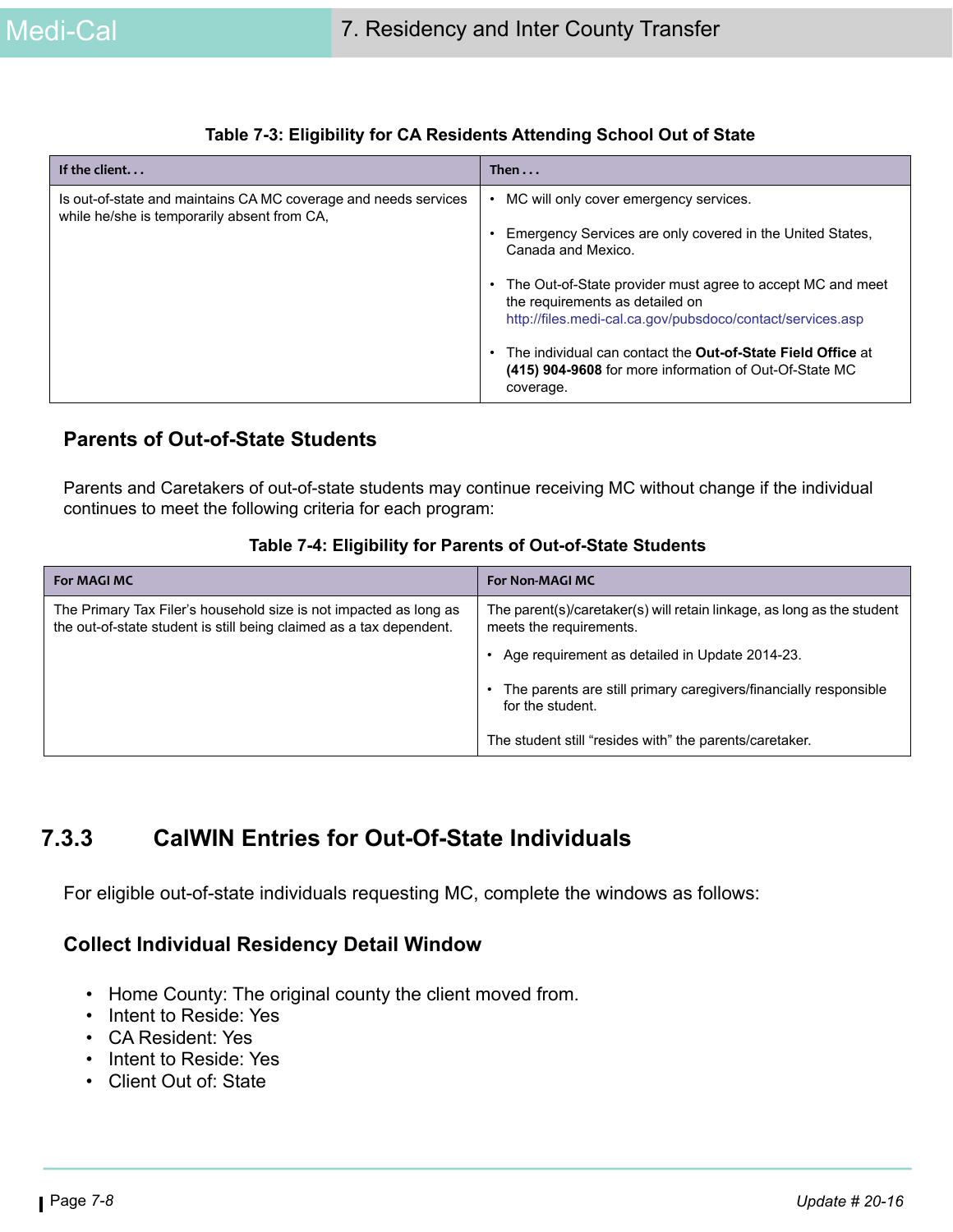#### **Collect Case Individual Detail Window**

- In Home: No
- Temporary Absence: Yes
- Reason for Absence: Choose applicable reason

#### **Collect Individual Address Detail Window**

- Home Address: The original home address from Santa Clara County.
- Mailing Address: If the client wants to use the out-of-state address to get mail, they can. It will not affect eligibility. They can also choose to receive mail at their original address in Santa Clara County.

### <span id="page-8-0"></span>**7.3.4 Out-of-County Individuals**

When an individual is temporarily residing in another California county, CalWIN must be updated so the correct address and eligibility information are sent to MEDS. Once the correct information is in MEDS, the individual will be discontinued from their current health plan and information will be sent to the individual to enroll in a health plan in the new county. Until a new plan is selected, the individual will have access to Fee-for-Service MC.

### **7.3.5 CalWIN Entries for Out-of-County Students**

For eligible out-of-county individuals requesting MC, complete the windows as follows:

### **Collect Case Individual Detail Window:**

- In Home: No
- Temporary Absence: Yes
- Reason for Absence: Choose applicable reason

### **Collect Case Individual Residency Detail Window**

- Home County: Santa Clara
- Intent to Reside: Yes

### **Collect Individual Address Detail Window**

- Home Address: The address of the county where the individual is temporarily residing.
- Mailing Address: If the client wants to use the out-of-county address to get mail, they can. It will not affect eligibility. They can also choose to receive mail at their original address in Santa Clara County.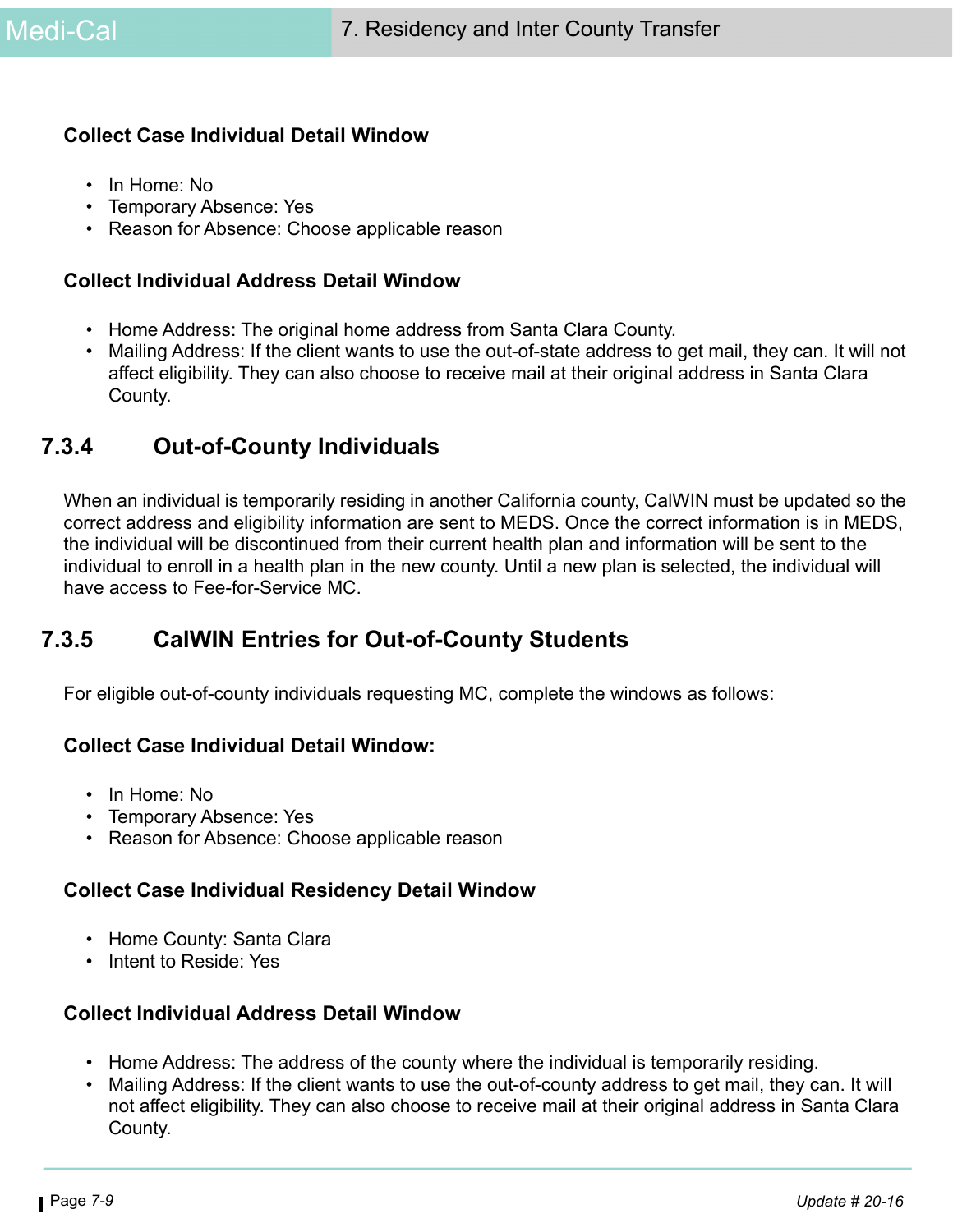# **7.4 Inter County Transfers**

An Inter County Transfer (ICT) is the transfer of Medi-Cal (MC) benefits from one county to another to ensure no interruption or overlap of MC benefits when a client permanently moves from one county to another within California. The client must **not** be required to complete a new application when moving active MC benefits between counties in California. MC cases must remain active throughout the ICT period with no interruption in benefits. The Receiving County must make every effort to contact the Sending County, and not the client, for needed information/verification.

For the purpose of ICT counties are described as either the sending or receiving county, as follows:

- **Sending County** The county where the client moved from (former county of residence)
- **Receiving County**

The county where the client moved to (new county of residence)



### **Important**:

If a client reports an **Out of State** address, the EW must discontinue the case and send an adequate Notice of Action, no ICT is required. If a client is temporarily residing in another county or State, an eICT must NOT be initiated. Refer to ["Temporary Absence," page 7-6.](#page-5-0)

# **7.5 eICT**

The ICT process must be completed electronically by county eligibility staff using the Electronic Inter County Transfer process (eICT). The eICT process includes sending case information and verifications electronically between State Automated Welfare Systems (SAWS). [Refer to "SAWS," page 18-2].

### **7.5.1 Canceling an eICT**

The EW can cancel or change an eICT if the intended move changes or does not occur.

Cancellation of an eICT is triggered by the Sending County updating the client's address to another county. When a cancellation occurs, new processing time frames begin based on when the new address information is entered and the eICT Send is triggered.

Only the Sending County has the ability to cancel the initiated eICT process electronically.The Receiving County's "Request for eICT" cannot be electronically canceled.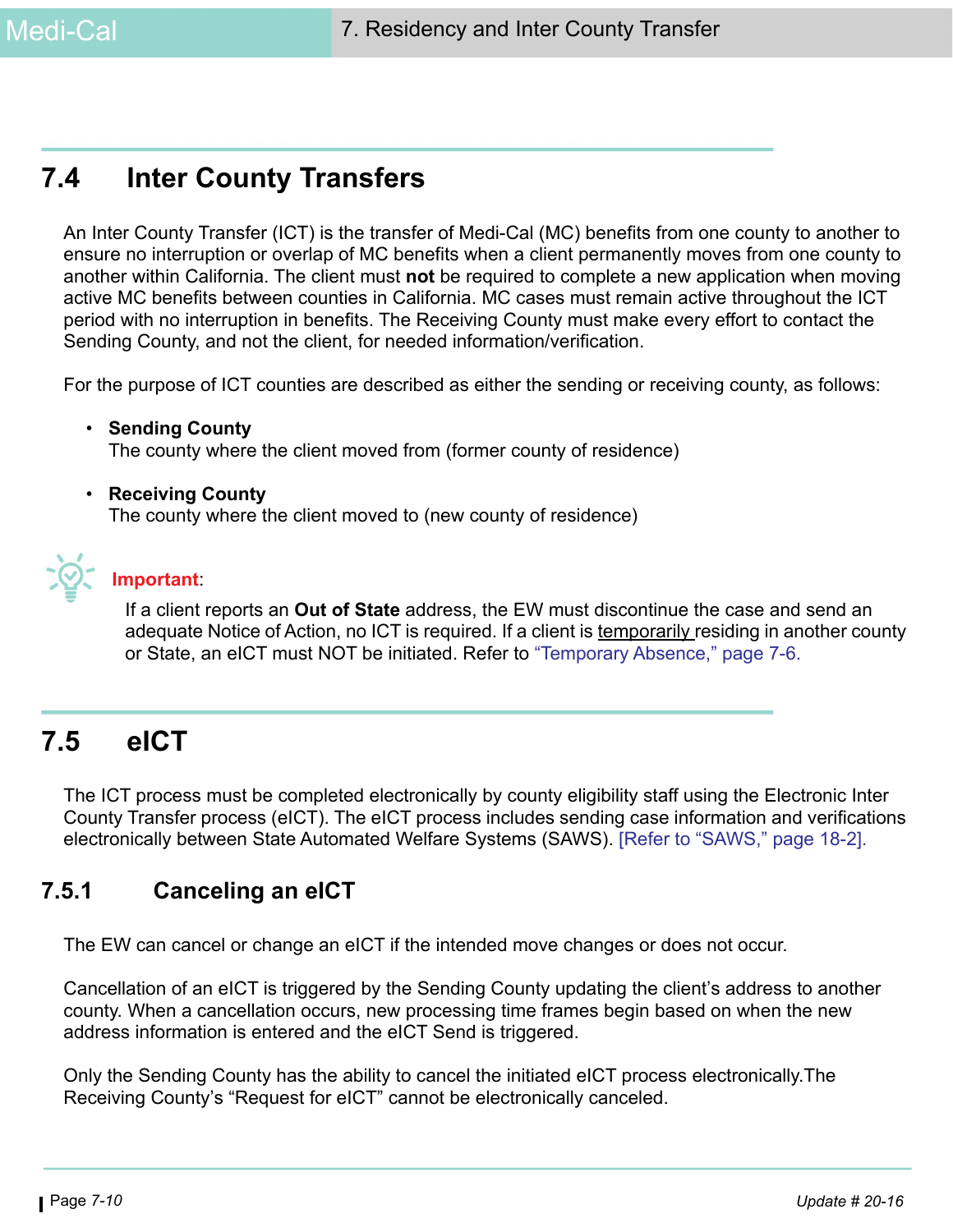In the event that the Receiving County has completed the eICT process and the client has returned to the Sending County, a new eICT must be initiated back to the Sending County.

# **7.6 ICT Time Frames**

If the client notifies the Sending County of the move, the Sending County must initiate an ICT with the Receiving County within **seven business days**.

If the client notifies the Receiving County of the move, the Receiving County must initiate an ICT Request within **seven business days**.

When the client is currently active in another county and applies for aid in the new county, the Receiving County has **three (3) working days to request an eICT** from the Sending County. If the Receiving County has not received an eICT data file for a specific case within 10 working days of the request, the Receiving County ICT Coordinator must contact the Sending County ICT Coordinator by telephone/email to resolve any issues responding to the request, to ensure the timely processing of the ICT.

### **7.6.1 Automated Discontinuance**

When a case is authorized in the Receiving County, the Sending County's case will automatically discontinue.

## **7.6.2 Completion of an eICT**

An eICT is completed when the Receiving County has the case active in its county system with the correct county address and residence county code on MEDS. The annual RD due date is the same date established by the Sending County, unless after approving the case in the Receiving County a CIC is completed. [Refer to "Change in Circumstance," page 10-49]

# <span id="page-10-0"></span>**7.7 Only Part of Family Moved**

CalWIN system functionality does not support the eICT process when only part of the household moves; if some but not all household members become permanent residents in a new county within California, EWs must process a manual ICT by mailing/faxing the required verifications and MC 360 form to the Receiving county. EWs must arrange the ICT pick-up date in the Receiving County before terminating the affected household member in the Sending County. If only some but not all members become temporary residents out of county, refer to [\[Refer to "Out-of-County Individuals," page 7-9\]](#page-8-0)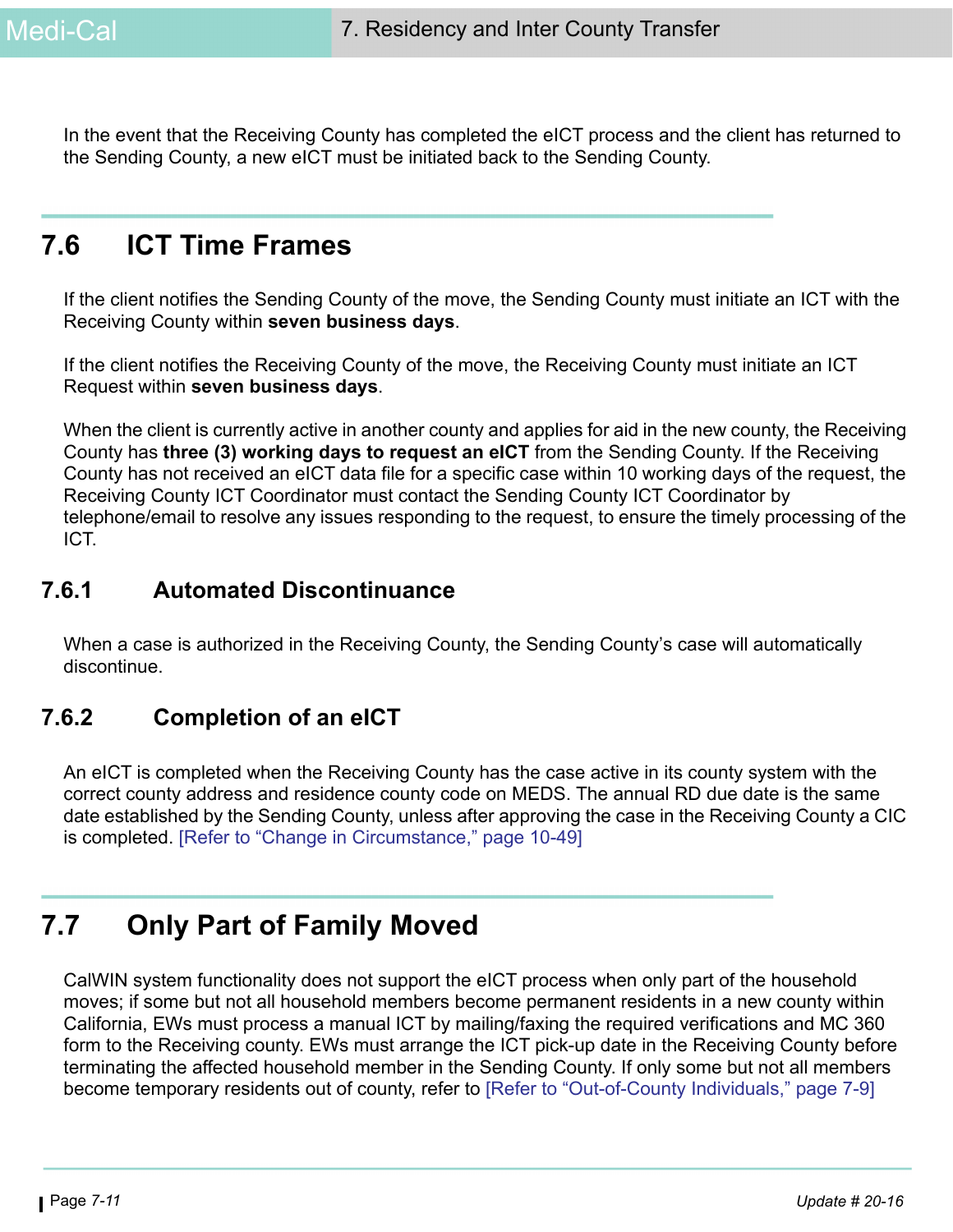

#### **Example:**

A child was on MC with a parent/caretaker and moved out of county due to a change in custodial parent/caretaker. The Sending County shall initiate an ICT for the child. If the new custodial parent applies for Medi-Cal in the child's new county of residence (Receiving County), the Receiving County should contact the Sending County to initiate an ICT for the child

If the individual or individuals will become part of a new tax filing household a new case must be created in the Sending County before the eICT is initiated.



### **Example:**

A 25 years old adult child was tax dependent and on MC with a parent. On March 05, 2017, the child reported that his tax status changed to "single" for the 2017 tax year and moved to Alameda county. The EW should create a new case for the adult child and initiate an eICT to Alameda county for the new case.

# **7.8 eICT Processing During a System Outage**

If there is a system outage lasting one day or less, the EW Supervisor will determine whether to wait for system availability to complete the automated eICT process, or to complete a manual ICT process.

For any system outage lasting more than one work day, EWs must use the manual ICT process and communicate with the Receiving County directly.

# **7.9 Request for Retroactive Medi-Cal**

If the client requests Retroactive MC during the eICT period, the Sending County must process the retroactive request because the case is still open in the Sending County.

# **7.10 Craig v. Bonta**

If the client requests Retroactive MC after the ICT has been completed, then the Receiving County must contact the Sending County's ICT Coordinator regarding the retroactive request.

When an individual eligible under Craig v. Bonta moves to another county, the Sending County must notify the Receiving County with a "Notification of Intercounty Transfer" (MC 360). A MEDS printout or an eICT is not necessary because the Sending County has no actual case file for the individual. The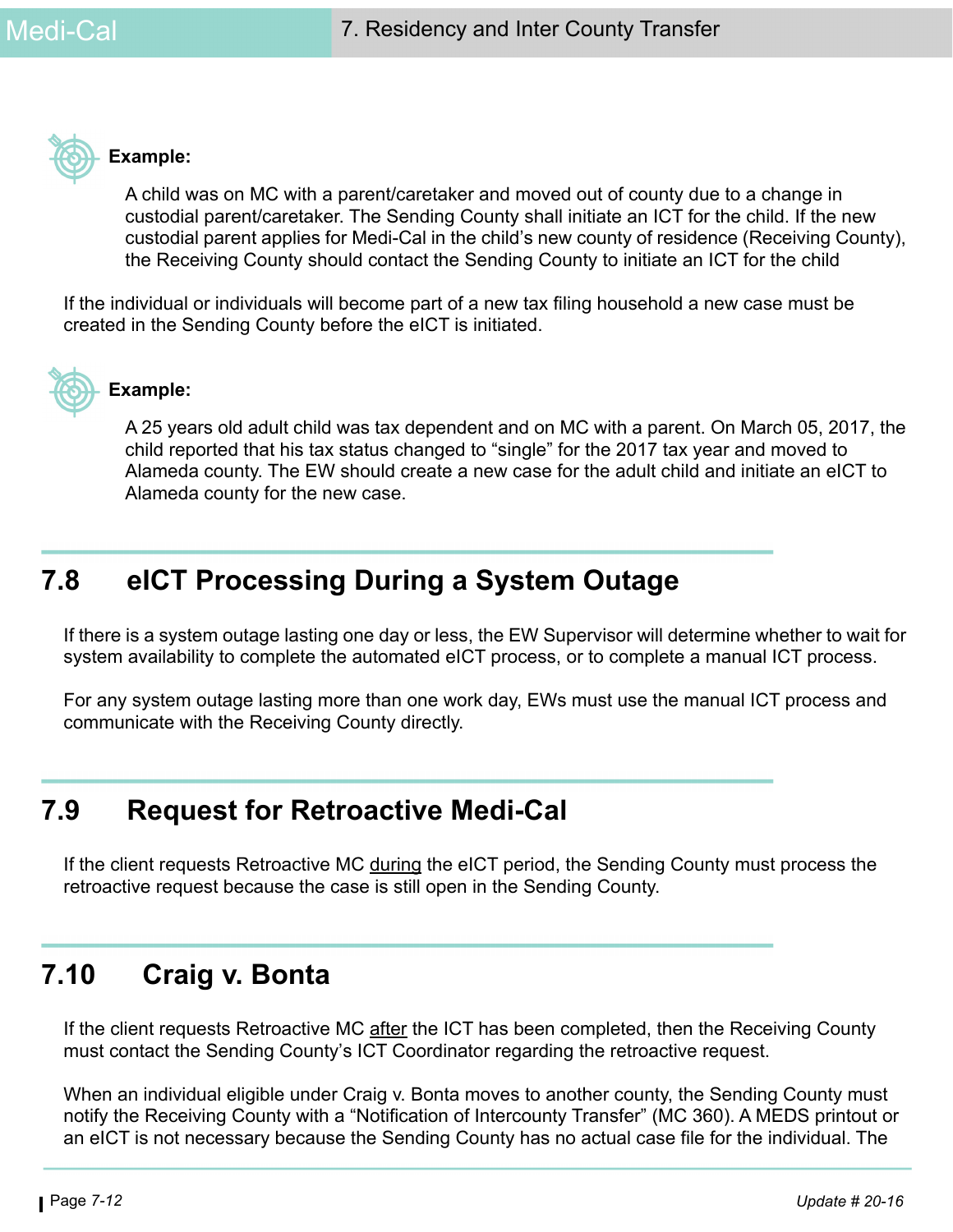Sending County must complete an EW 12 online transaction to change the new county address and residence code. The following month, the individual will show up on the Receiving County's Craig v. Bonta report. The Receiving County is responsible for completing the review following Craig v. Bonta procedures.

# **7.11 In-Home Supportive Services (IHSS)**

When an MC individual receiving IHSS benefits, reports a change of address outside of the county, the EW must inform the IHSS worker of the address change in addition to initiating an eICT for the MC case. This is to ensure that the client will receive uninterrupted benefits and services in both programs in the new residence county. IHSS information can be viewed in MEDS from the Special Program screen (INQ1/INQ2) with Aid Codes 2K, 2L, 2M, or 2N.

When an MC individual, also receiving IHSS, moves to Santa Clara County, the eICT must be picked up in our county within the allotted 30 days to prevent a hardship on the client with continuing IHSS.

### **7.11.1 Exceptions**

The eICT procedures in the following case situations have different or additional requirements.

- If a client becomes incarcerated within California but outside of Santa Clara County but the permanent residence address will remain in Santa Clara County a new case must be created in the County of incarceration if the individual requires Medi-Cal Inmate Eligibility Program (MCIEP) benefits. [Refer to "Medi-Cal Inmate Eligibility Program (MCIEP)," page 39-23]
- If an incompetent Long Term Care (LTC) individual is moved to a facility within California but outside of Santa Clara County and has a family member/representative acting on his/her behalf the Authorized Representative can request that the individual's case remain in Santa Clara County. [Refer to "County of Responsibility," page 29-7]

# **7.12 CalWORKs ICT Discontinued Cases**

The MC program does not have the same ICT rules as CalWORKs program. The client's failure to complete the CalWORKs ICT requirements does not result in the termination of the client's Medi-Cal benefits.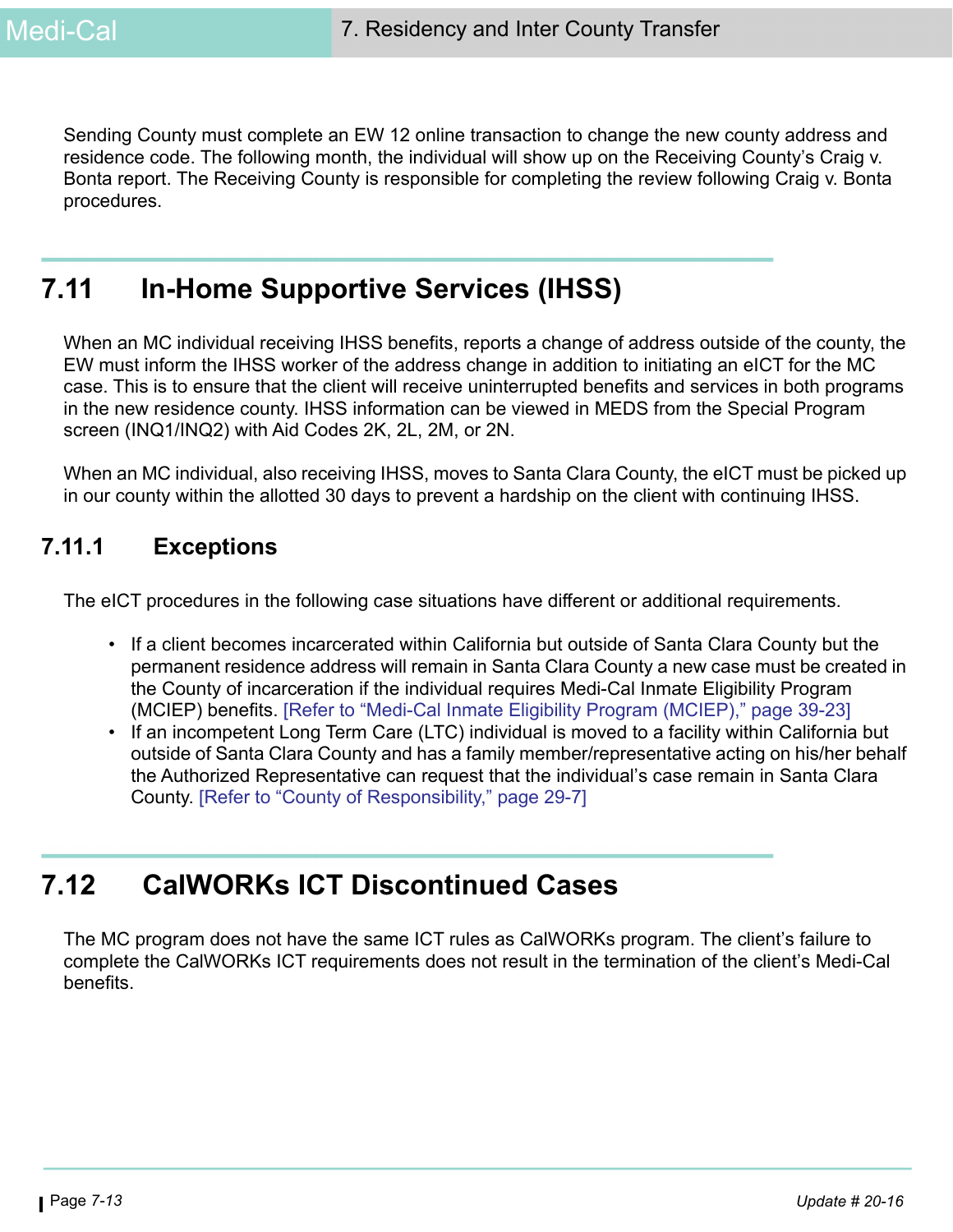# **7.13 ICT Liaison Escalation**

If there are problems/issues during the eICT process, the EW and EW Supervisor must first try to resolve these issues with their counterparts in the other county. eICT problems that cannot be resolved by the EW and EW Supervisor with the other county are to be referred to the ICT Coordinator and MC liaison.

# **7.14 Managed Care During ICT**

A client who is currently enrolled in Managed Care in the Sending County will only be able to access fee-for-service MC (which includes emergency care, family planning and Sexually Transmitted Disease (STD) services) in the Receiving County until the case is fully transferred and approved.

If the client needs non-emergency medical care, mental health services, routine pregnancy care, or prescription refills in the Receiving County before the effective date of disenrollment from his/her Sending County's managed care plan, the EW must advise the client to contact the Managed Care Ombudsman Office for emergency disenrollment at 1-888-452-8609 or email to MMCDOmbudsmanOffice@dhcs.ca.gov.

When either the Sending or Receiving County becomes aware that the client has an **urgent** medical need, that county must immediately complete the [Request For Change - Online Fillable Form o](http://www.dhcs.ca.gov/services/medi-cal/Pages/MMCDOfficeoftheOmbudsman.aspx)n the Medi-Cal Managed Care Division (MMCD) Office of the State Ombudsman web page to request disenrollment of the current Sending County's Managed Care and enrollment of the Receiving County's Managed Care plan once a new residence county code is reflected in MEDS. If the need is for future months, MEDS will update the client's record during the monthly MEDS renewal process. The client may also contact Health Care Options (HCO) at 1-800-430-4263 to request a plan change once the new county address is updated in MEDS.

If the MMCD Office of the Ombudsman can verify the client's new residence county address on MEDS or verify with the Sending County that the Receiving County has been notified of the client's new county address, the Office of the Ombudsman will initiate a disenrollment from the existing managed care plan on MEDS. The client may access fee-for-service Medi-Cal on the day after the Office of the Ombudsman has completed the disenrollment action.

If the client has complex medical condition or complicated pregnancy and needs to be exempt from managed care enrollment, he/she can directly contact HCO to request a medical exemption form or complete it Online and return it to HCO for evaluation of fee-for-service benefit in the new county of residence.

[Refer to [Refer to "Exemptions from Enrollment," page 46-2] for more information.]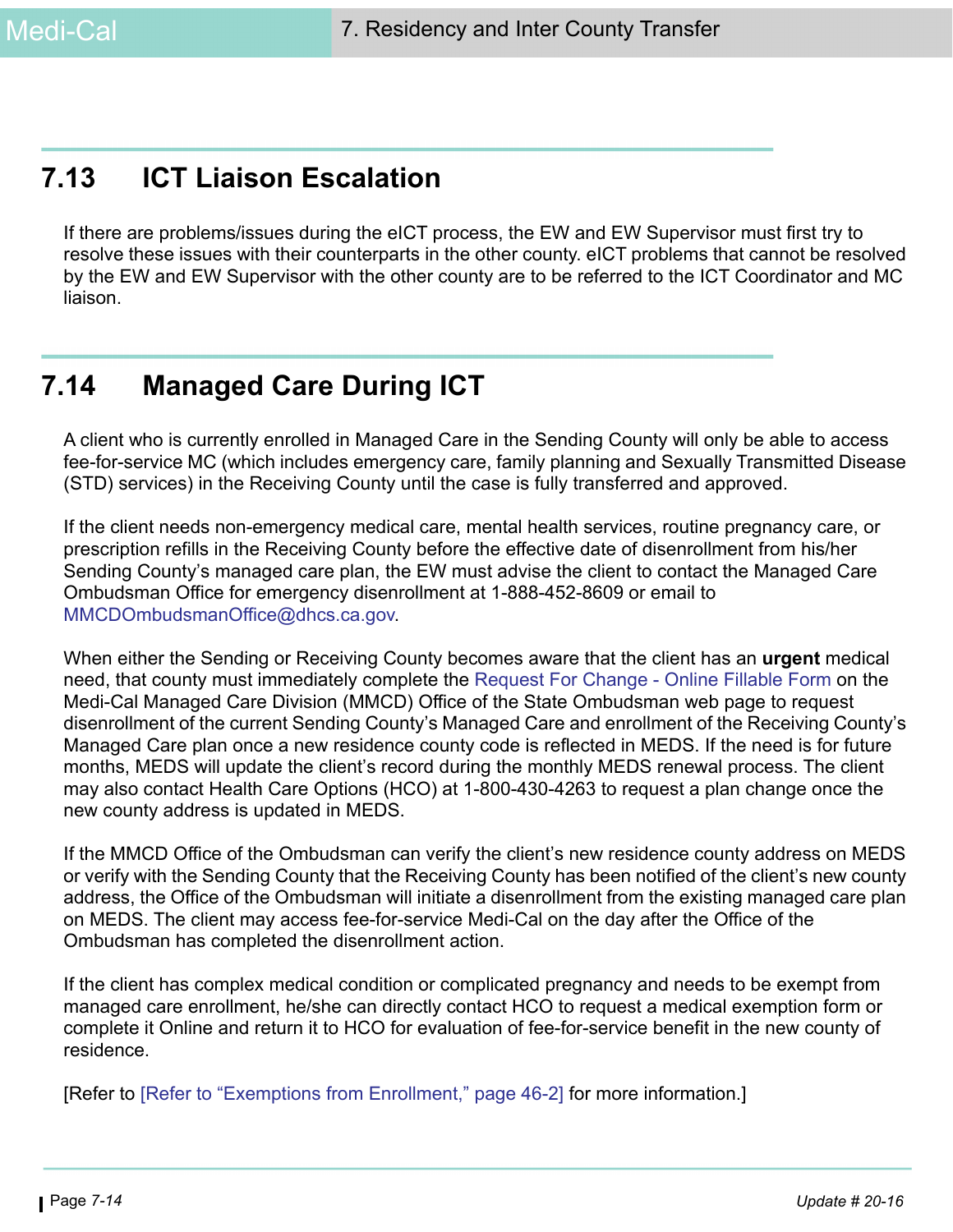### **7.14.1 Managed Care Transition During ICT**

Medi-Cal MCHPs are different in each county. It is crucial that the EW ensure that the client's MEDS record correctly reflects the client's current address and the new residence county code. The chart below summarizes the managed care plan enrollment/disenrollment process:

| If the Sending County is                                                                                                                                                          | And the Receiving County is | Then                                                                                                                                                                                                                                                                                                                                                                                                                                                                                           |
|-----------------------------------------------------------------------------------------------------------------------------------------------------------------------------------|-----------------------------|------------------------------------------------------------------------------------------------------------------------------------------------------------------------------------------------------------------------------------------------------------------------------------------------------------------------------------------------------------------------------------------------------------------------------------------------------------------------------------------------|
| Fee-for-Service (FFS)<br>Two-Plan Model (2-Plan)<br>Geographic Managed Care (GMC)<br>County Organized Health System (COHS)<br>NOTE: Santa Clara County has the<br>Two-Plan Model. | <b>COHS</b>                 | MEDS will automatically enroll the client<br>into the COHS health plan effective the<br>first of the month AFTER the MEDS<br>update (i.e., residence address and new<br>residence county code).                                                                                                                                                                                                                                                                                                |
| <b>FFS</b><br>2-Plan<br><b>GMC</b><br><b>COHS</b>                                                                                                                                 | 2-Plan<br><b>GMC</b>        | MEDS will automatically disenroll the<br>$\bullet$<br>client from the Sending County health<br>plan effective the first of the month<br>AFTER the MEDS update (i.e.,<br>residence address and new residence<br>county code), and<br>The client will be on fee-for-service<br>$\bullet$<br>(FFS) Medi-Cal, and<br>The client will receive new enrollment<br>information within two weeks of the<br>MEDS update. Mandatory clients must<br>select a plan to prevent being<br>defaulted into one. |
| <b>FFS</b><br>2-Plan<br><b>GMC</b><br><b>COHS</b>                                                                                                                                 | <b>FFS</b>                  | Client will receive fee-for-service (FFS)<br>Medi-Cal.                                                                                                                                                                                                                                                                                                                                                                                                                                         |
| NOTE: If the Conding County outpuite an address and residence county ande shapes to MEDS ofter MEDS repowel                                                                       |                             |                                                                                                                                                                                                                                                                                                                                                                                                                                                                                                |

| <b>Table 7-5:</b> |  |  |
|-------------------|--|--|
|                   |  |  |

NOTE: If the Sending County submits an address and residence county code change to MEDS <u>after</u> MEDS renewal, the beneficiary will retain the same benefits that he/she had in the Sending County for an additional month.

## **7.14.2 Urgent Disenrollment**

The DHCS Medi-Cal Managed Care Office of the Ombudsman developed an online fillable form for counties to use for urgent requests including:

- Enrollment
- Disenrollment
- Removal of 59 holds.

All standard non-urgent changes need to be submitted by the recipient or their authorized representative through Health Care Options at 1-800-430-4263.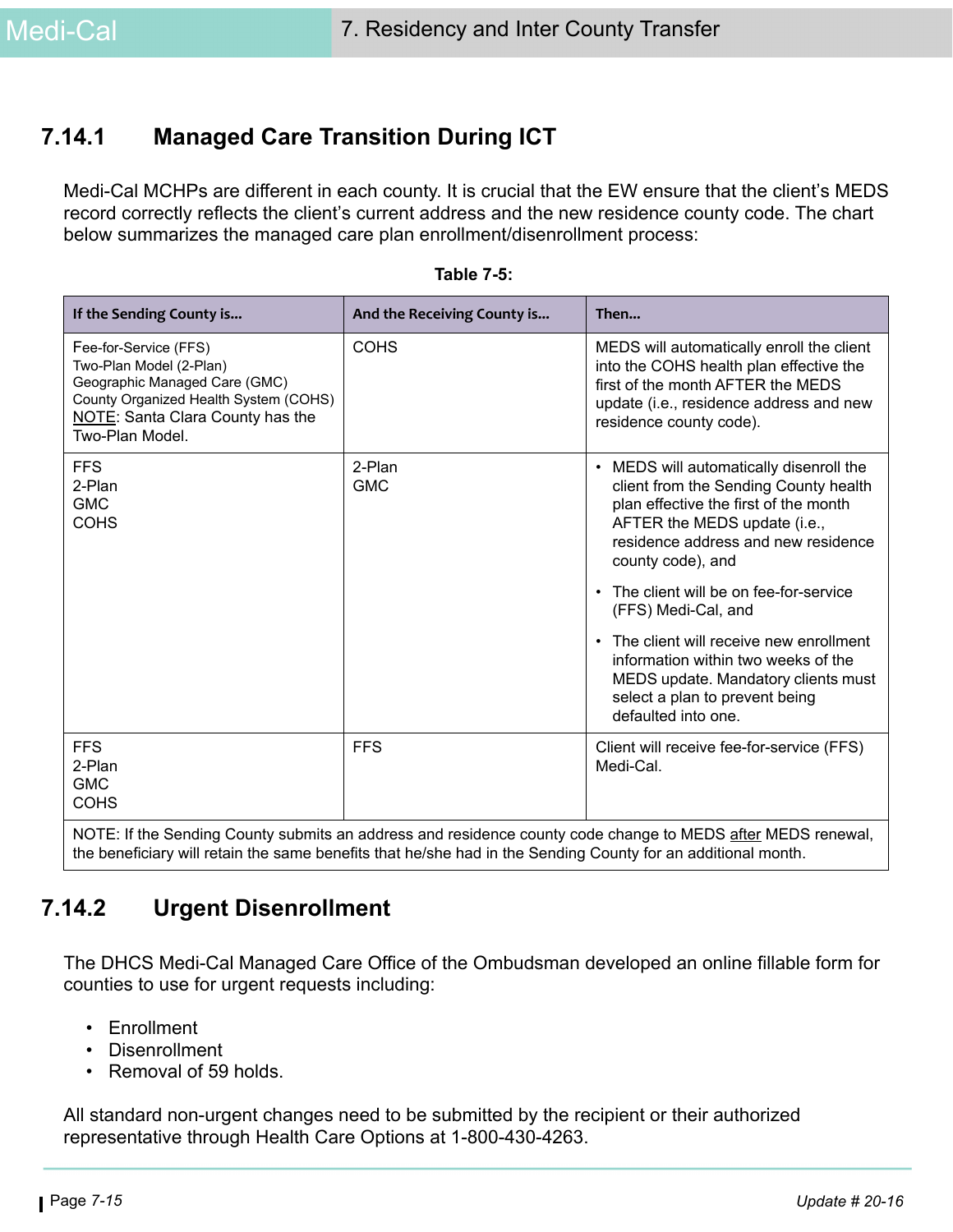### **County-Initiated Disenrollment**

If a recipient moves to another county and is still enrolled in Managed Care in the county from which he or she moved, they will continued to have access to emergency services and any other coverage the Managed Care plan authorizes out-of-network until the ICT is processed and the recipient is disenrolled.

If the recipient needs non-emergent services in the ICT month in the new county, Eligibility Workers (EWs) can complete the Online Fillable Form. County-initiated disenrollment must be processed no later than three business days after the request is made.

#### **Online Form Completion Criteria**

The following criteria must be met before an online request for disenrollment can be made:

- MEDS must reflect all current information (i.e. residence address, county code)
- MEDS must show active coverage for the recipient.

If the information above is not correct in MEDS, the request may be denied.

#### **Client-Initiated Disenrollment**

Clients have the option to request disenrollment by phone to the Medi-Cal Managed Care Ombudsman at 1-888-452-8609. Requests made by phone before 5pm will be processed no later than two business days after the request is made. Requests made by phone after 5 pm will be processed the following business day and be effective no later than two business days after the request is processed.

# **7.15 Client Responsibility**

Recipients who have moved from one county of residence to another have the responsibility to notify either the Sending County or the Receiving County so that an eICT can be initiated.

### **7.15.1 Client Contacts the Sending County**

Sometimes, clients are not aware that their MC records can be transferred to their new county of residence. Therefore, if a client requests discontinuance of MC benefits due to a change of county residence, the EW must inform the client of the ICT process, initiate an eICT, and continue the client's MC benefits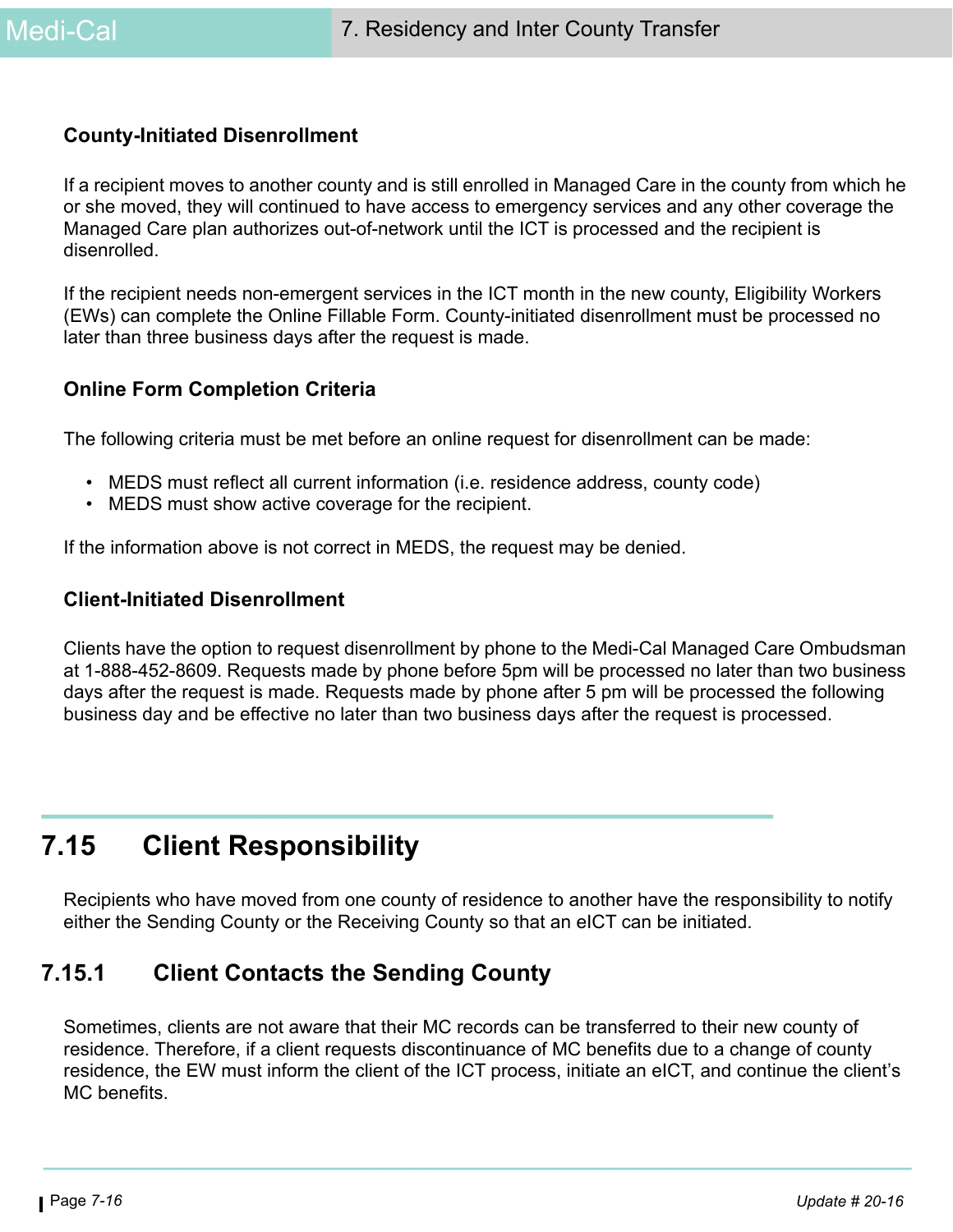If the client's MC is discontinued per request and the Sending County subsequently receives information within 90 days from the date of discontinuance that the client moved to another county and wants to continue his/her Medi-Cal benefits, then the Sending County EW must restore the client's MC benefits, initiate an eICT, and ensure that there is no interruption of benefits.

### **7.15.2 Client Applies in the Receiving County While the Case is Active in the Sending County**

When a client applies in the Receiving County while he/she already has an active case in the Sending County, the Receiving County must check MEDS to confirm that he/she is active in the other county. The Receiving County must:

- Send an eICT Request to the Sending County to initiate an eICT. Do not ask the client to complete a new application.
- Explain the ICT process to the client and instruct the client to contact the Sending County if there are other changes (aside from the change in county residence) so that those changes can be documented in the eICT by the Sending County.

[Refer to "Creating an eICT Request in CalWIN," page 46-8]

# **Note:**

If the client's first contact (in person or by phone) is with a clerical staff and the client has an open case in the Sending County, then he/she must refer the client to the designated staff to submit an eICT request to the Sending County.

### **7.15.3 Client Requests Medi-Cal After Case Has Been Discontinued Due to Loss of Contact**

When a client moves to another county and contacts either the Sending or Receiving County after his/her Medi-Cal case has been discontinued due to whereabouts unknown or loss of contact, the following rules apply:

| If the Case Has<br><b>Been</b><br><b>Discontinued</b><br>for | <b>And The Client</b><br>Contacts the            | Then the                                                                                                                                                                  |
|--------------------------------------------------------------|--------------------------------------------------|---------------------------------------------------------------------------------------------------------------------------------------------------------------------------|
| Less than 90<br>days,                                        | Sending<br>County within<br>that time<br>period, | • Sending County must rescind the client's Medi-Cal benefits without any break in aid,<br>and<br>Inform the client that an ICT will be initiated to the Receiving County. |

#### **Table 7-6: Loss of Contact Rules**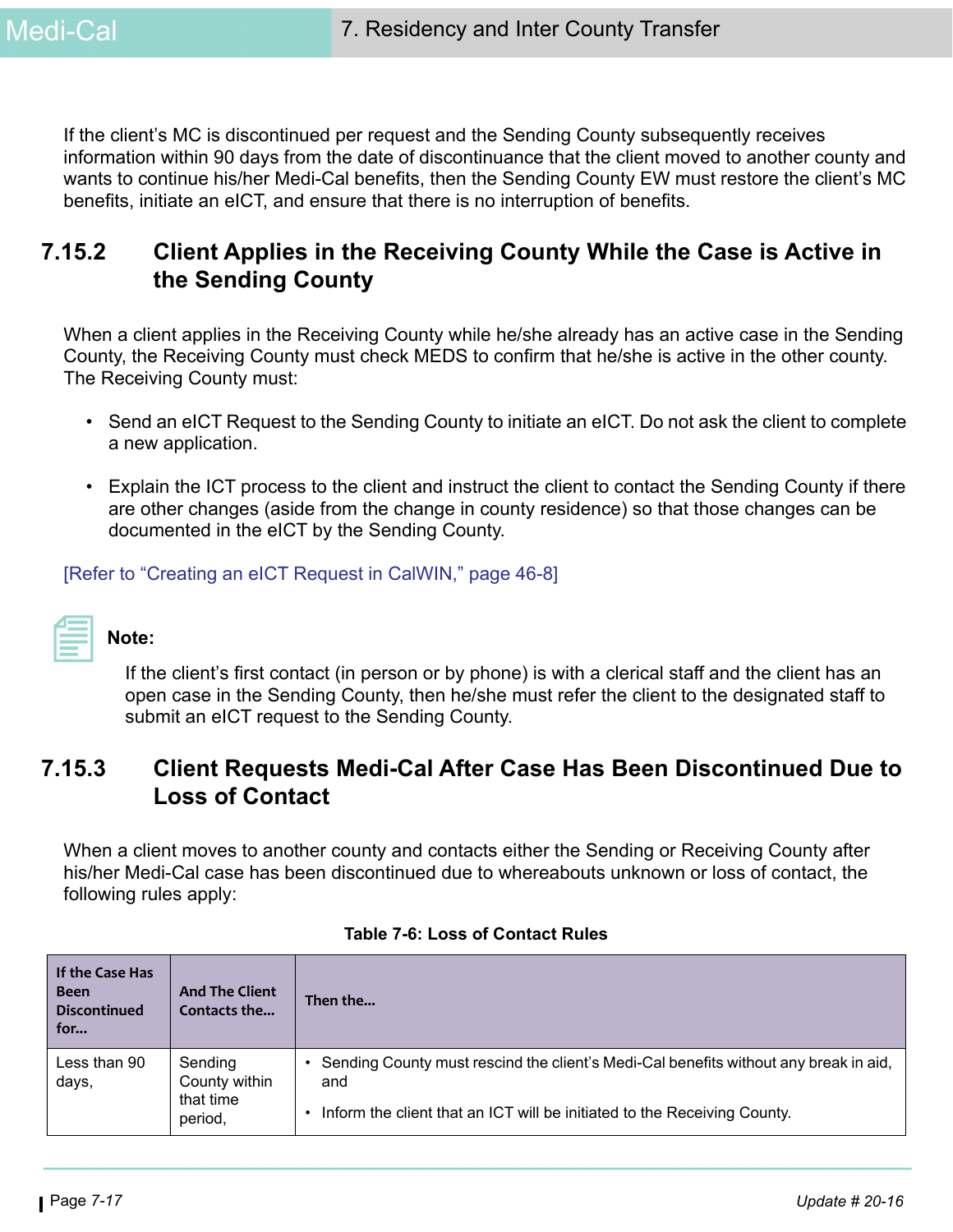| If the Case Has<br>Been<br><b>Discontinued</b><br>for | <b>And The Client</b><br>Contacts the              | Then the                                                                                                                                                                                                                                                                                                                                                                                                                                                                                                                           |                                                                                                                                                                                                                                          |
|-------------------------------------------------------|----------------------------------------------------|------------------------------------------------------------------------------------------------------------------------------------------------------------------------------------------------------------------------------------------------------------------------------------------------------------------------------------------------------------------------------------------------------------------------------------------------------------------------------------------------------------------------------------|------------------------------------------------------------------------------------------------------------------------------------------------------------------------------------------------------------------------------------------|
| Less than 90<br>days,                                 | Receiving<br>County within<br>that time<br>period, | Contacted staff (whether EW or Clerical staff or Information Supervisor) from the<br>Receiving County must check if the client was on Medi-Cal within the last 90 days by<br>checking the MEDS termination date used by the Sending County.<br>Note: If the client's first contact (in person or by phone) is with a clerical staff, then<br>he/she must refer the client to the designated staff who will then:<br>• Submit an eICT request to the Sending County,<br>• Request rescission of the client's Medi-Cal benefits, and |                                                                                                                                                                                                                                          |
|                                                       |                                                    | eICT by the Sending County.<br>[Refer to Chapter 7, Section 7.16 "Client Reports Other Changes," page-18]                                                                                                                                                                                                                                                                                                                                                                                                                          | • Advise the client to contact the Sending County to report other changes (aside from<br>the change in county residence) so that those changes can be documented in the                                                                  |
| More than 90<br>days,                                 | Sending or<br>Receiving<br>County                  | Designated staff (for Santa Clara County, it would be whoever handles inquiries for<br>closed cases [e.g., Information Supervisor]) from the Sending and Receiving County<br>must:                                                                                                                                                                                                                                                                                                                                                 |                                                                                                                                                                                                                                          |
|                                                       |                                                    | If the                                                                                                                                                                                                                                                                                                                                                                                                                                                                                                                             | Then the                                                                                                                                                                                                                                 |
|                                                       |                                                    | Sending County erroneously<br>terminated the client's Medi-Cal<br>benefits or the client provided<br>evidence of good cause,                                                                                                                                                                                                                                                                                                                                                                                                       | Sending County EW must restore the client's<br>Medi-Cal benefits and initiate an eICT.                                                                                                                                                   |
|                                                       |                                                    | Sending County has correctly<br>terminated the client's benefits,                                                                                                                                                                                                                                                                                                                                                                                                                                                                  | Client will be required to reapply for Medi-Cal<br>benefits in the Receiving County. No eICT is<br>required.                                                                                                                             |
|                                                       |                                                    | Client is required to reapply in the<br>Receiving County (based on the<br>above situation) and he/she is unable<br>to provide verification(s) which<br>was/were previously provided to the<br>Sending County,                                                                                                                                                                                                                                                                                                                      | Receiving County EW may contact the<br>Sending County to obtain the missing<br>verification(s).<br>Note: Do not delay approval of client's<br>Medi-Cal benefits for missing verifications<br>that are available from the Sending County. |

#### **Table 7-6: Loss of Contact Rules**

# <span id="page-17-0"></span>**7.16 Client Reports Other Changes**

A full eligibility review is NOT required until the next annual redetermination (RD) based on the last RD date established by the Sending County. If a client reports changes, during the eICT process, a Change In Circumstances can be explored after the transfer is completed, this may result in resetting the RD due date by 12 months from the date of the CIC. [Refer to "Change in Circumstance," page 10-49]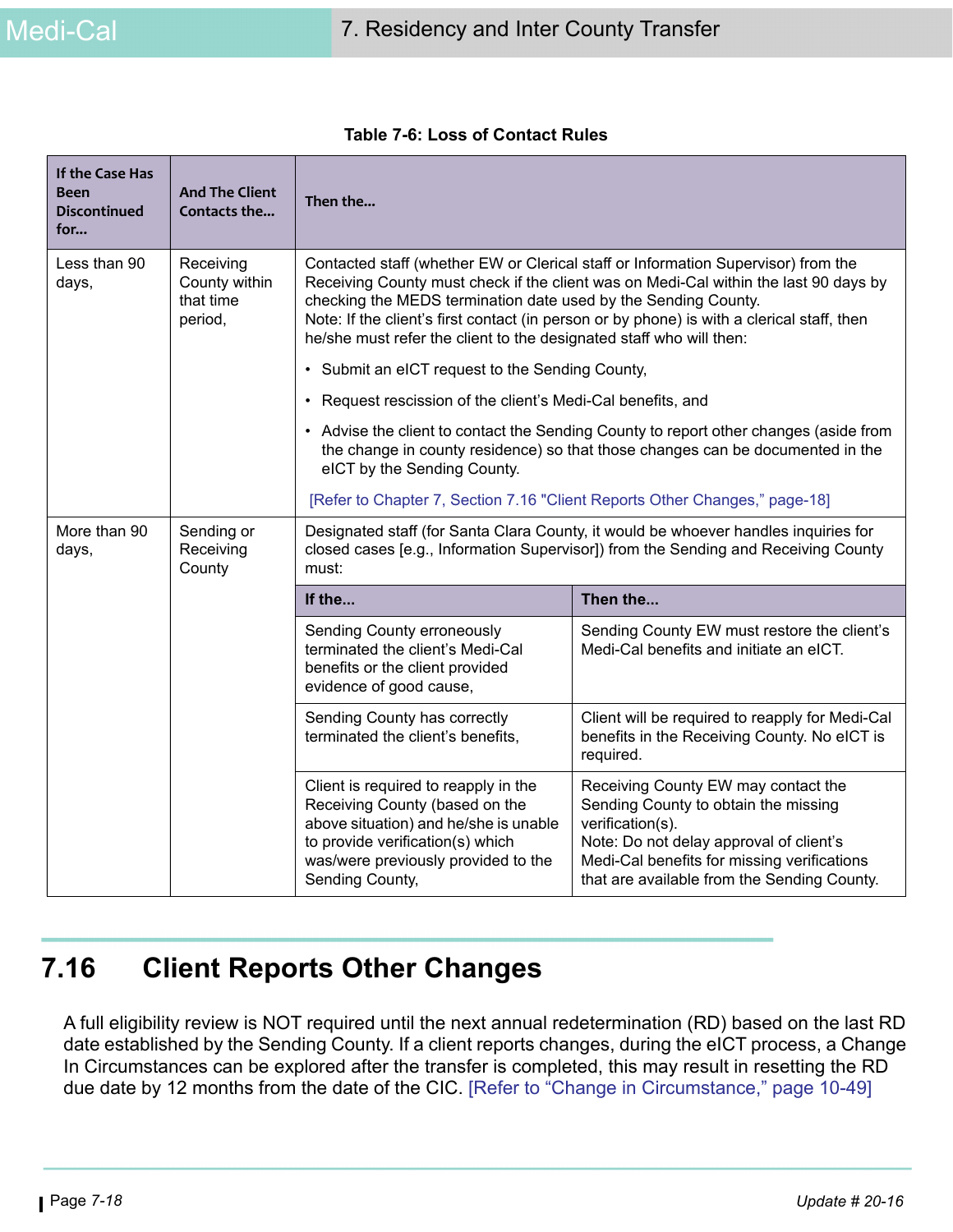If a client reports a change (other than the change in county residence) which may affect eligibility and/or share of cost, the reported change may ONLY be acted upon AFTER the transfer of county responsibility is complete AND the client is already active in the Receiving County. To ensure a successful transfer between counties all information must be accepted as it is sent, then updated after the initial connection is completed to avoid eHIT errors.



#### **Example:**

Phil Moore works at ButterCupz bakery in Alameda County. Phil requests an ICT to Santa Clara County. Before the ICT is complete Phil reports to the Eligibility Worker in Santa Clara County that he has started working at Scramblz and no longer works at ButterCupz. The Santa Clara EW must first input all case data in CalWIN as it was sent from Alameda and then after authorizing the case, enter any changes and redetermine ongoing eligibility.

Some examples of a change in circumstances, in addition to the move, that would justify an eligibility review after the eICT is completed are:

- Adding additional family member(s) that may result in income and/or property re-computation.
- New family composition that could result in a change of aid category, ineligibility or reduced benefits.
- New income information that could result in an increase in SOC.
- New property information that could result in discontinuance.



#### **Reminder:**

The client must be given the option to spend-down after the eICT is completed.

The chart below details the needed actions:

| If the Client Reports<br>Other Changes to<br>the | <b>And the Sending</b><br>County                                 | Then the                                                                                     |
|--------------------------------------------------|------------------------------------------------------------------|----------------------------------------------------------------------------------------------|
| <b>Sending County</b>                            | Has not yet<br>initiated the eICT<br>to the Receiving<br>County, | Sending County must process the change and document the reported<br>change in the eICT file. |
| <b>Sending County</b>                            | Has already sent<br>the eICT.                                    | Sending County must contact and manually notify the Receiving County<br>of the change.       |

**Table 7-7: Actions for ICTs with Other Changes**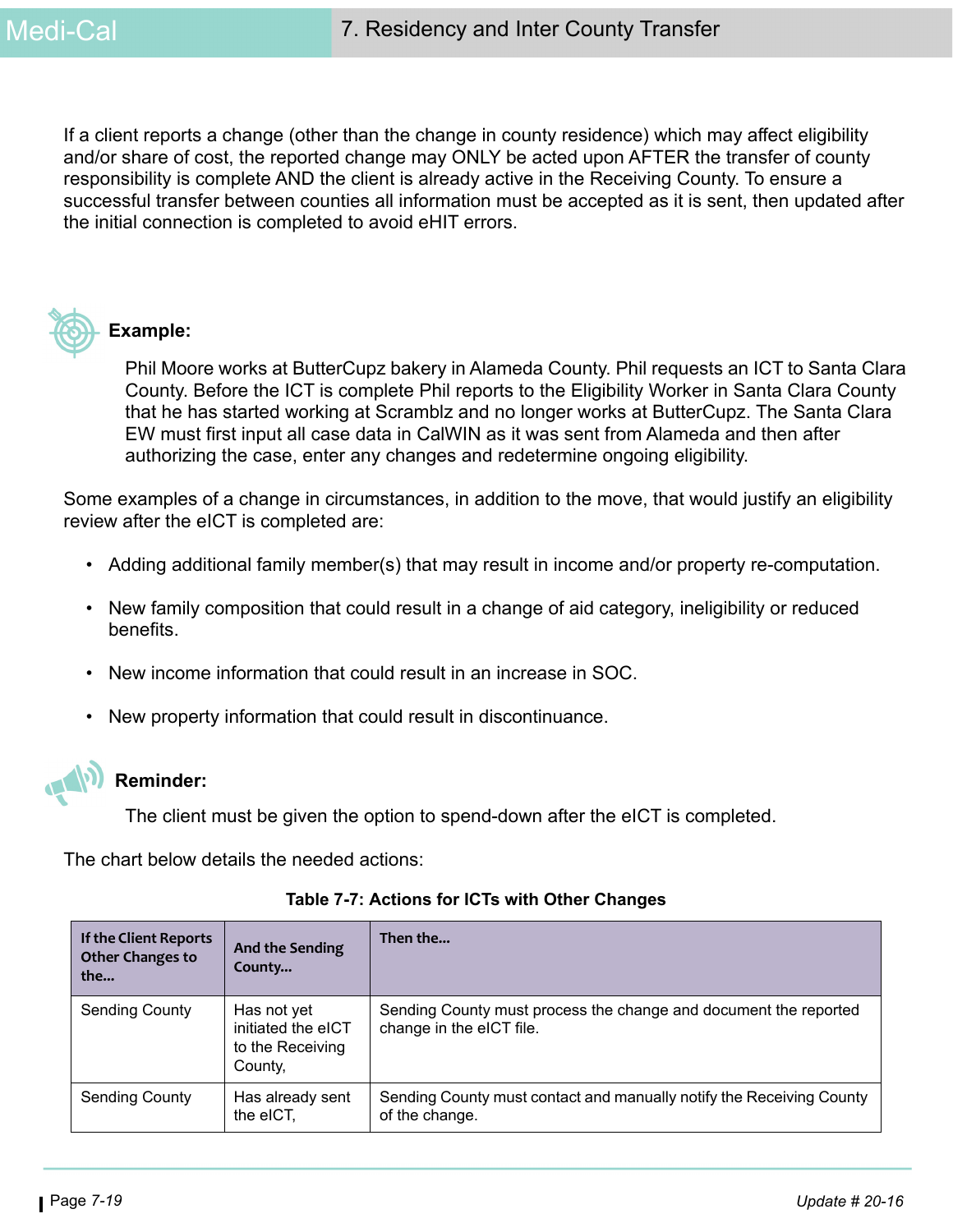| If the Client Reports<br><b>Other Changes to</b><br>the | <b>And the Sending</b><br>County                                             | Then the                                                                                                                                                                                                                                                                                                                                                                                                                                                                                               |
|---------------------------------------------------------|------------------------------------------------------------------------------|--------------------------------------------------------------------------------------------------------------------------------------------------------------------------------------------------------------------------------------------------------------------------------------------------------------------------------------------------------------------------------------------------------------------------------------------------------------------------------------------------------|
| Receiving County,                                       | Has not initiated<br>or is still in the<br>process of<br>initiating an eICT, | Receiving County must instruct the client to contact the Sending County<br>of the other change(s) so that those changes can be documented by the<br>Sending County.                                                                                                                                                                                                                                                                                                                                    |
| <b>Receiving County</b>                                 | Has already<br>initiated the eICT,                                           | Receiving County may only complete a Medi-Cal eligibility review<br>AFTER the:<br>• Transfer of county responsibility is completed, AND<br>Client's Medi-Cal record is active in the Receiving County.<br>$\bullet$<br>This means the Receiving County must activate the client's Medi-Cal<br>record on MEDS based on whatever eligibility status the client had from<br>the Sending County (e.g., same Aid Code, etc.). THEREAFTER, the<br>Receiving County may then evaluate the reported change(s). |
|                                                         |                                                                              | The Receiving County must follow Ex Parte procedures and<br>redetermine eligibility. If the ex parte is not sufficient, then contact the<br>client by phone. If unsuccessful, send a "Request for Information" (MC<br>355). SB 87 time frames must be followed.<br>Note: If the client refuses to cooperate with the Receiving County's<br>request for information, through phone contact or MC 355, then the<br>client's MC benefits may be discontinued.                                             |

| Table 7-7: Actions for ICTs with Other Changes |  |
|------------------------------------------------|--|
|------------------------------------------------|--|

# **7.17 Annual Redetermination**

The MC Redetermination (RD) must be completed and updated in CalWIN when it is due. The change of county address does not exempt the beneficiary from complying with the RD requirements.

The Receiving County is responsible for processing the annual RD when the RD is initiated, due or overdue during the eICT transfer period. The Sending County, upon notification of the move, must change the address and county code on MEDS and initiate an eICT to the Receiving County.

The Receiving County cannot reject an ICT for an overdue RD if the individual is now residing in the Receiving County.

[Refer to "Redeterminations," page 10-1]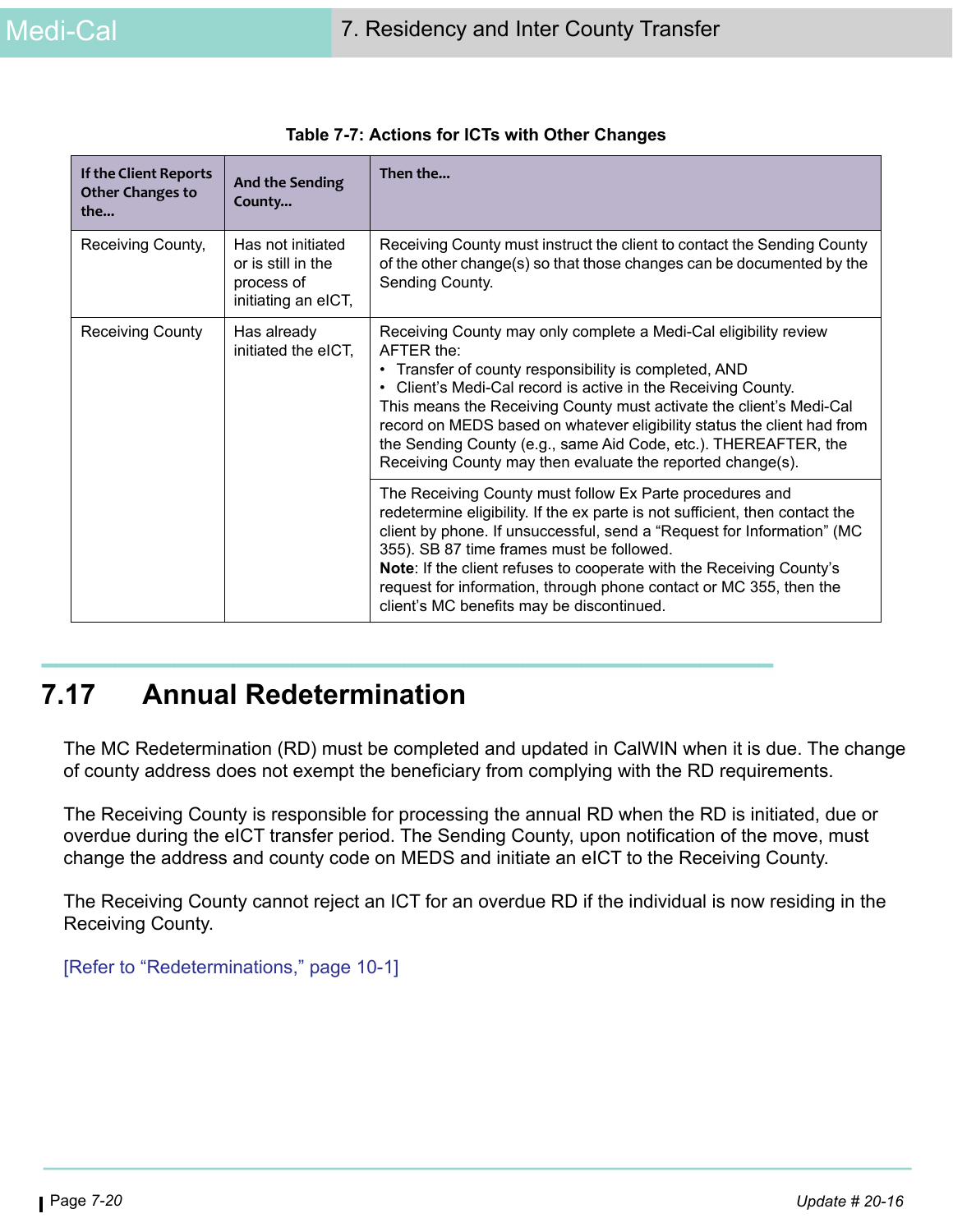The following rules apply:

| Table 7-8: Redetermination Rules for ICT |  |  |
|------------------------------------------|--|--|
|------------------------------------------|--|--|

| If the                                                                                                                                     | Then the                                                                                                                                                                                                                                                                                                                                                                   |  |
|--------------------------------------------------------------------------------------------------------------------------------------------|----------------------------------------------------------------------------------------------------------------------------------------------------------------------------------------------------------------------------------------------------------------------------------------------------------------------------------------------------------------------------|--|
| Sending County has received the RD packet or<br>contact from the client and all<br>information/verification are provided,                  | Sending County should update the RD and then initiate<br>an eICT to the client's current county of residence.                                                                                                                                                                                                                                                              |  |
| Sending County has already started the RD process<br>but the RD packet or required<br>information/verification(s):                         | Sending County must initiate the eICT immediately and<br>forward the RD packet and any information reported by<br>the client to the Receiving County when received.<br>Receiving County must process the eICT without delay                                                                                                                                                |  |
| • Has not been returned by the client, or                                                                                                  | and update the RD after the eICT is completed.                                                                                                                                                                                                                                                                                                                             |  |
| Is incomplete (e.g., missing information/<br>$\bullet$<br>verifications)                                                                   |                                                                                                                                                                                                                                                                                                                                                                            |  |
| Client applies in the Receiving County or contacts                                                                                         | <b>Receiving County must:</b>                                                                                                                                                                                                                                                                                                                                              |  |
| either county within 90 days after Medi-Cal is<br>terminated for failure to complete the annual RD                                         | • Not require the client to complete a new application.                                                                                                                                                                                                                                                                                                                    |  |
|                                                                                                                                            | • Assist the client in completing required RD forms and<br>ask the client to provide new or changed<br>information/verification.                                                                                                                                                                                                                                           |  |
|                                                                                                                                            | Contact the Sending County for copies of verification<br>that are already available.                                                                                                                                                                                                                                                                                       |  |
|                                                                                                                                            | Request the Sending County to rescind the termination<br>and initiate an eICT.                                                                                                                                                                                                                                                                                             |  |
|                                                                                                                                            | • Process the annual RD when the eICT is completed.                                                                                                                                                                                                                                                                                                                        |  |
| Client applies at or contacts the Receiving County<br>after 90 days of termination from Medi-Cal for failure<br>to complete the annual RD, | Receiving County may require the client to complete a<br>new application, unless the client can provide evidence of<br>good cause for not completing the annual RD.<br>If good cause exists, follow the instructions mentioned<br>above, as if the client made a contact within 90 days from<br>the Medi-Cal discontinuance date.<br>[Refer to MC HB Ch 12.1.8 Good Cause] |  |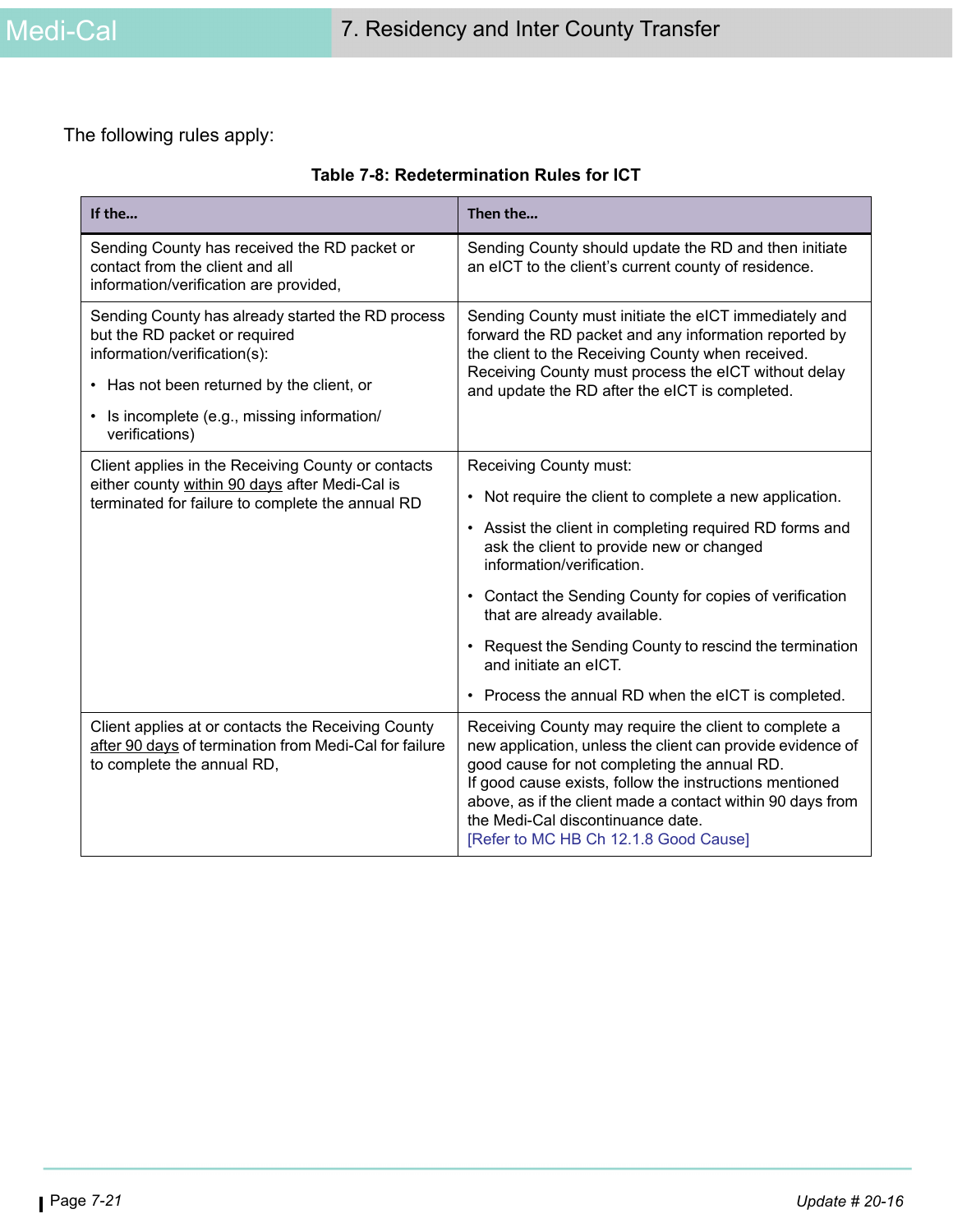# **7.18 Processing an Outgoing ICT**

When a client moves outside of Santa Clara county but still within California, the EW must initiate an eICT to the other county by following the procedures below.

| <b>STEP</b> | <b>EW ACTION</b>                                                                                                                                                                                                                                                                                                                                                                                                |
|-------------|-----------------------------------------------------------------------------------------------------------------------------------------------------------------------------------------------------------------------------------------------------------------------------------------------------------------------------------------------------------------------------------------------------------------|
| 1.          | Change the client's home and mailing addresses in the Collect Individual Address Detail window and enter the<br>new county of residence in the Collect Individual Residency Detail window for all members who moved out of<br>Santa Clara County.*For MAGI or mixed cases, update the residency after receiving a successful BRE call for<br>the address changes. BRE will not call once residency is updated.* |
|             | This will initiate the eICT send process and populate the ICT queue in CalWIN.                                                                                                                                                                                                                                                                                                                                  |
|             | <b>Reminder:</b> If some but not all household members moved out of the county a manual ICT may be required,<br>refer to [Refer to Chapter 7, Section 7.7 "Only Part of Family Moved," page-11].                                                                                                                                                                                                                |
| 2.          | In the record ICT Send window, enter any critical case information in the ICT Comments text box (i.e.<br>pregnant woman, Pre-ACA case, IHSS case, etc.)                                                                                                                                                                                                                                                         |
|             | <b>NOTE:</b> For Pre-ACA cases, EWs must validate that the Pre-ACA program type is accurate and add the note in<br>the ICT Comment text box to alert the receiving county. If the case should not remain on Pre-ACA, transition<br>the case to ACA prior to changing the home and mailing address and residency.                                                                                                |
| 3.          | Once the Record ICT Send window is completed:<br>$\cdot$ Run EDBC,<br>• Re-evaluate the current and future (if applicable) month(s),<br>• Authorize the EDBC results,<br>• Send the appropriate NOA(s) to the client (MC 358 S for MC)                                                                                                                                                                          |

#### **Table 7-9: Processing an Outgoing ICT**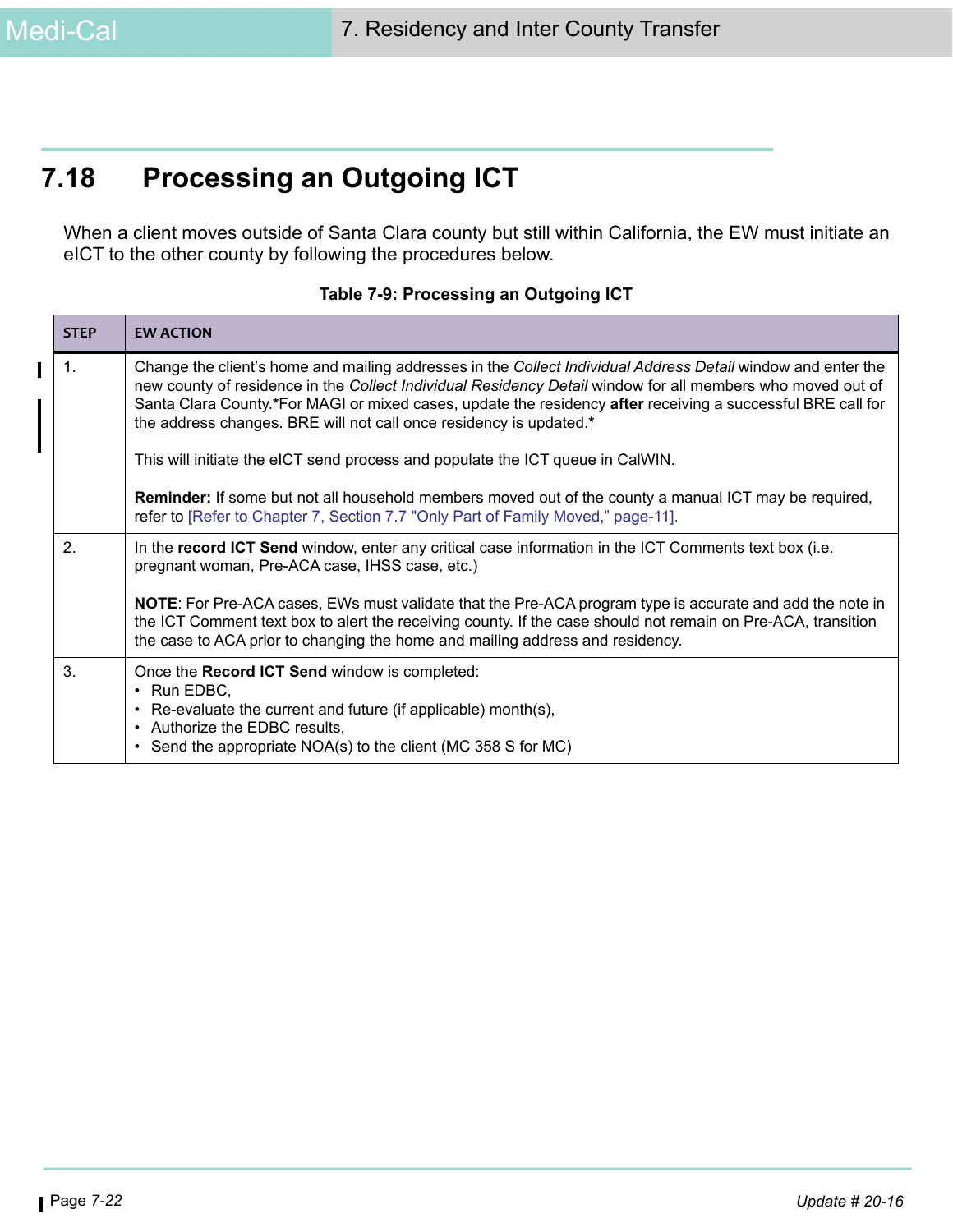|  |  | Table 7-9: Processing an Outgoing ICT |  |
|--|--|---------------------------------------|--|
|--|--|---------------------------------------|--|

| <b>STEP</b> | <b>EW ACTION</b>                                                                                                                                                                                                                                                                                                                                                                                                                                                                                                                                                                                                                                                                                                                                                                                                                                                                                                                      |
|-------------|---------------------------------------------------------------------------------------------------------------------------------------------------------------------------------------------------------------------------------------------------------------------------------------------------------------------------------------------------------------------------------------------------------------------------------------------------------------------------------------------------------------------------------------------------------------------------------------------------------------------------------------------------------------------------------------------------------------------------------------------------------------------------------------------------------------------------------------------------------------------------------------------------------------------------------------|
| 2           | Prepare required eICT documents prior to uploading the imaged documents<br>The following is a list of documents the Sending County must include in the ICT packet:<br>• Current Statement of Facts and appropriate Supplemental forms<br>(e.g., MC 322, MC 604-IPS, RFTHI, MC 0216, MC 210RV, MC262),<br>Identifications and/or Social Security Numbers,<br>• Proof of citizenship, alienage and immigration status,<br>• Description of MFBU or Tax Household (RFTHI) forms (MC 01-2014; MC 01-2014 APDX-RFTHI),<br>• Budget worksheets (e.g., non-MAGI or MAGI budget screens/pages from CalWIN/CalHEERS),<br>• Description of MFBU/MBU (Sneed) (e.g., the [Case Members] tabpage from the Inquiry subsystem),<br>• Last approval or SOC Notice(s) of Action (NOA),<br>• Case Narrative/Summary, and<br>• Copy of ICT Informing Notice) MC358-S) sen to a client.<br>The following documents may also be sent if the case includes: |
|             | • Income/property verification or e-verifications,<br>• Pregnancy verification if available,<br>• "Statement of Citizenship, Alienage, and Immigration Status" (MC 13),<br>Other Health Coverage information,<br>• Child, Spousal and Medi-Cal Support information (CW 2.1), including any court orders for child/spousal<br>support,<br>• Veterans Referral (MC 05),<br>• Copy of Disability Determination Service Branch (DDSB) decision (MC 221) or other verification of                                                                                                                                                                                                                                                                                                                                                                                                                                                          |
|             | incapacity.<br>• Authorized Representative form (MC 306) or letter.                                                                                                                                                                                                                                                                                                                                                                                                                                                                                                                                                                                                                                                                                                                                                                                                                                                                   |
|             | The required documents for an eICT for Unaccompanied Refugee Minors include all available<br>documents listed above as well as the following:<br>• Application and Statement of Facts for Child Not Living with a Parent or Relative and for Whom a Public<br>Agency is Assuming Some Financial Responsibility (MC 250) or Application for Medi-Cal for Former Foster<br>Care Youth (MC 250A)<br>• Letter of designation from the Refugee Program Bureau ORR, or URM verification/approval letter from<br>California Department of Social Services (CDSS)<br><b>Social Security Number</b><br>٠<br>• Verification of Immigration Status                                                                                                                                                                                                                                                                                               |
| 4           | Follow the current process to prepare the imaged document files from IDM and upload the files/documents.<br>Note:<br>Documents can now be sent multiple times if needed. Refer to Systems Announcement 339 for<br>instructions on how to send multiple files.<br>Send the uploaded documents to the other county by clicking on the [Release to Other County] button. This<br>will create the CW215/MC360 to electronically sent to the Receiving County (MC 360 is not required to be sent<br>for eICTs as long as all information needed to determine eligibility is provided)                                                                                                                                                                                                                                                                                                                                                      |
| 5.          | Check MEDS two days after address and residency change to see if new address and Residence County code<br>are properly recorded. If necessary, complete<br>SCD 1296 to request an EW 12 MEDS on-line transaction to update new address and residence county code<br>on INQM screen.                                                                                                                                                                                                                                                                                                                                                                                                                                                                                                                                                                                                                                                   |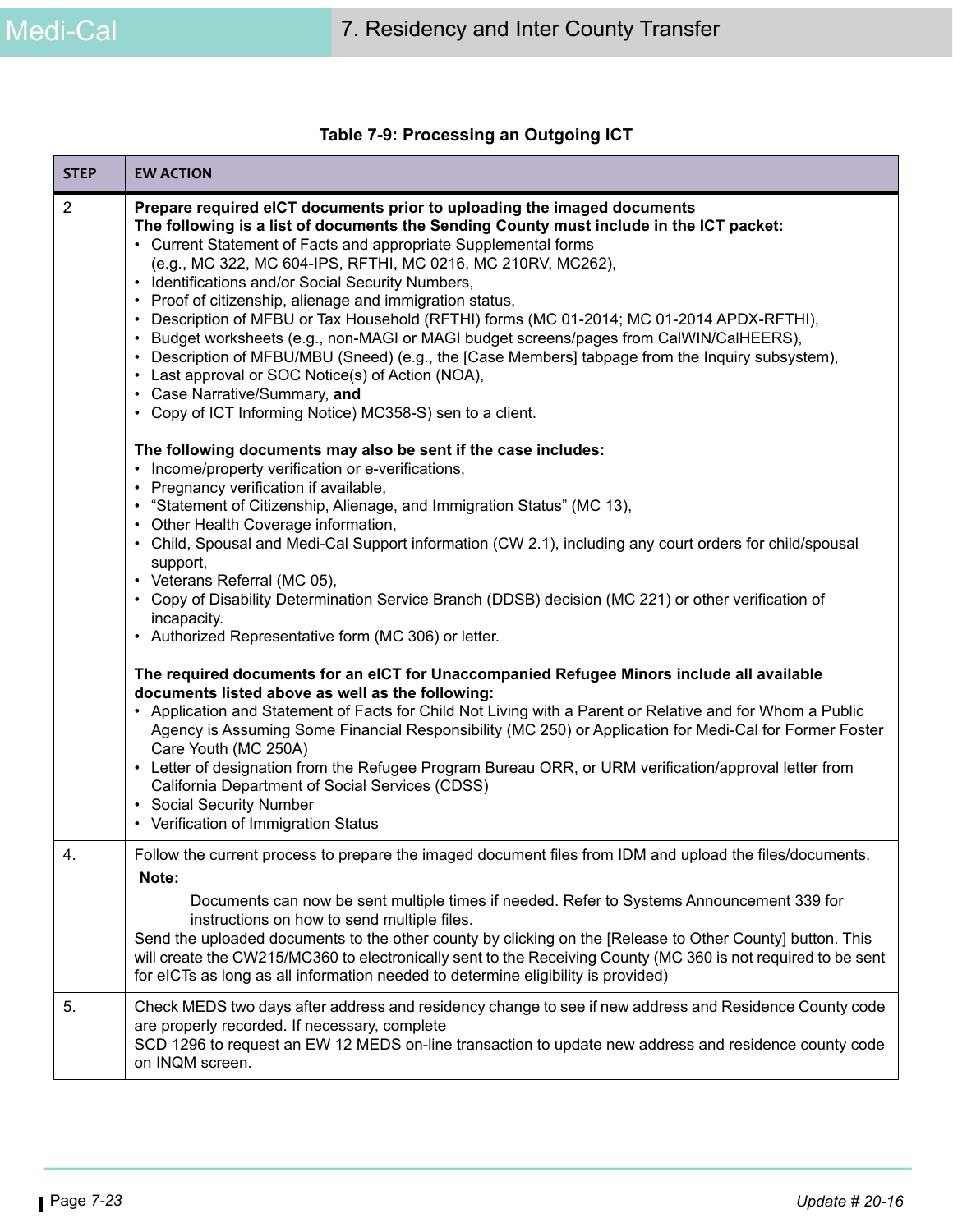**Note:** 

Do NOT initiate the ICT process for (not transitioned) Pre-ACA or LIHP cases prior to evaluating the cases under MAGI rules.

### **7.18.1 Waiver Programs**

When a client is active on any of the following three waiver programs, EWs must instruct the client to report a new address and residence to the designated responsible agency and initiate the eICT.

- Department of Developmental Services Home and Community-Based Services (DDS-HCBS) **Waiver**
- Medi-Cal In-Home Operations (IHO) Waiver
- Multipurpose Senior Service Program (MSSP) Waiver

# **7.19 Processing an Incoming ICT**

### **7.19.1 Incoming ICT**

Application Registration and document downloading for incoming eICTs are processed by designated intake clerical staff at the Benefits Assistance Center (BAC).

[Refer to "Processing Incoming eICT," page 8-35]

### **7.19.2 If the Client Applies at District Office**

Clients are NOT required to reapply for Medi-Cal benefits in the Receiving County. However, if a client applies and indicates that he/she has recently moved from another county, or the ID process indicates that the client is active in another California county per MEDS, the client must not be required to fill out any Medi-Cal application forms, and must be informed of the ICT process. Designated staff in the Receiving County will submit an eICT request to the Sending County.

[Refer to "Creating an eICT Request in CalWIN," page 46-8]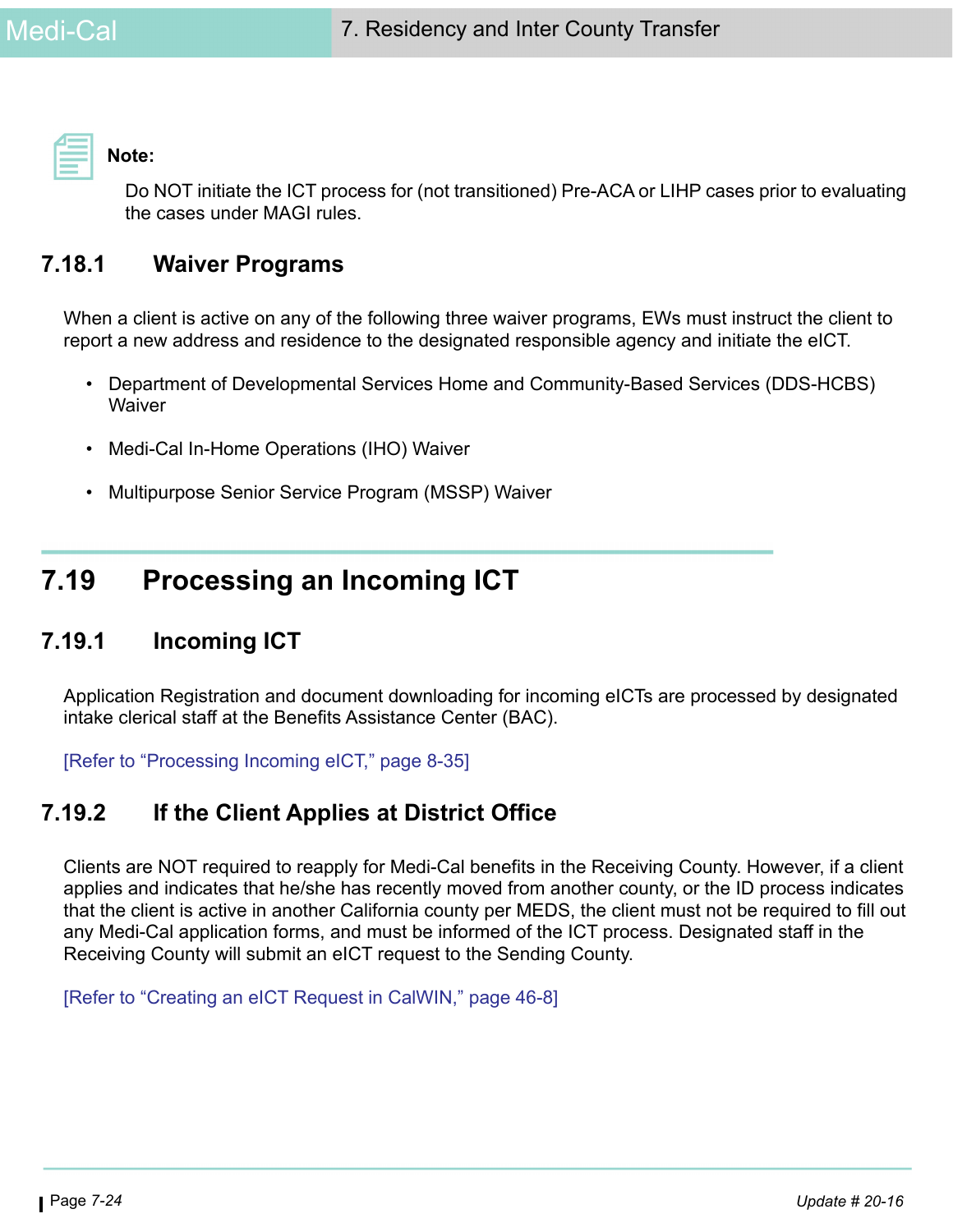### **7.19.3 Processing**

If a client from another county moves to Santa Clara County, the EW must do the following to continue client's MC benefits with no interruption. For the eICT Clerical Process, [Refer to "ICT Requests," page 8-29]

| <b>STEP</b>    | <b>EW ACTION</b>                                                                                                                                                                                                                                                                                                                                                                                                                                               |
|----------------|----------------------------------------------------------------------------------------------------------------------------------------------------------------------------------------------------------------------------------------------------------------------------------------------------------------------------------------------------------------------------------------------------------------------------------------------------------------|
| $\mathbf{1}$ . | Review the eICT documents in IDM from the Sending County for completeness.<br><b>Note:</b> If any documents are missing, contact the Sending County not the client.                                                                                                                                                                                                                                                                                            |
| 2.             | Verify the client's current address and MC status on MEDS and CalHEERS.                                                                                                                                                                                                                                                                                                                                                                                        |
| 3.             | Enter the prior aid code received from the Sending County on the Collect Individual Prior/Current Aid Detail<br>window by adding a new record and completing the following fields for each person in the case.<br>Begin Date: [mm/dd/yy]<br>End Date: [mm/dd/yy]<br>• Aid Code: Sending County Aid Code<br><b>Case #: Sending County CalWIN Case #</b><br>$\bullet$<br><b>County: Sending County Name</b><br>$\bullet$<br>• Verification/Source: Received/MEDS |
| 4.             | Initiate the MC queue and update CalWIN to continue MC benefits.                                                                                                                                                                                                                                                                                                                                                                                               |
| 5.             | Close any duplicate CalHEERS cases that do not have active APTC enrollment and were not previously<br>connected to a Santa Clara County case. [Refer to "Closing Duplicate or Multiple CalHEERS<br>Cases," page -1]                                                                                                                                                                                                                                            |
| 6.             | Check MEDS Confirm that CalWIN and MEDS will appropriately continue the client's MC benefits for the future<br>month.                                                                                                                                                                                                                                                                                                                                          |
| 7.             | Send an "Intercounty Transfer Notice of Action" (MC 359 R) to the client.                                                                                                                                                                                                                                                                                                                                                                                      |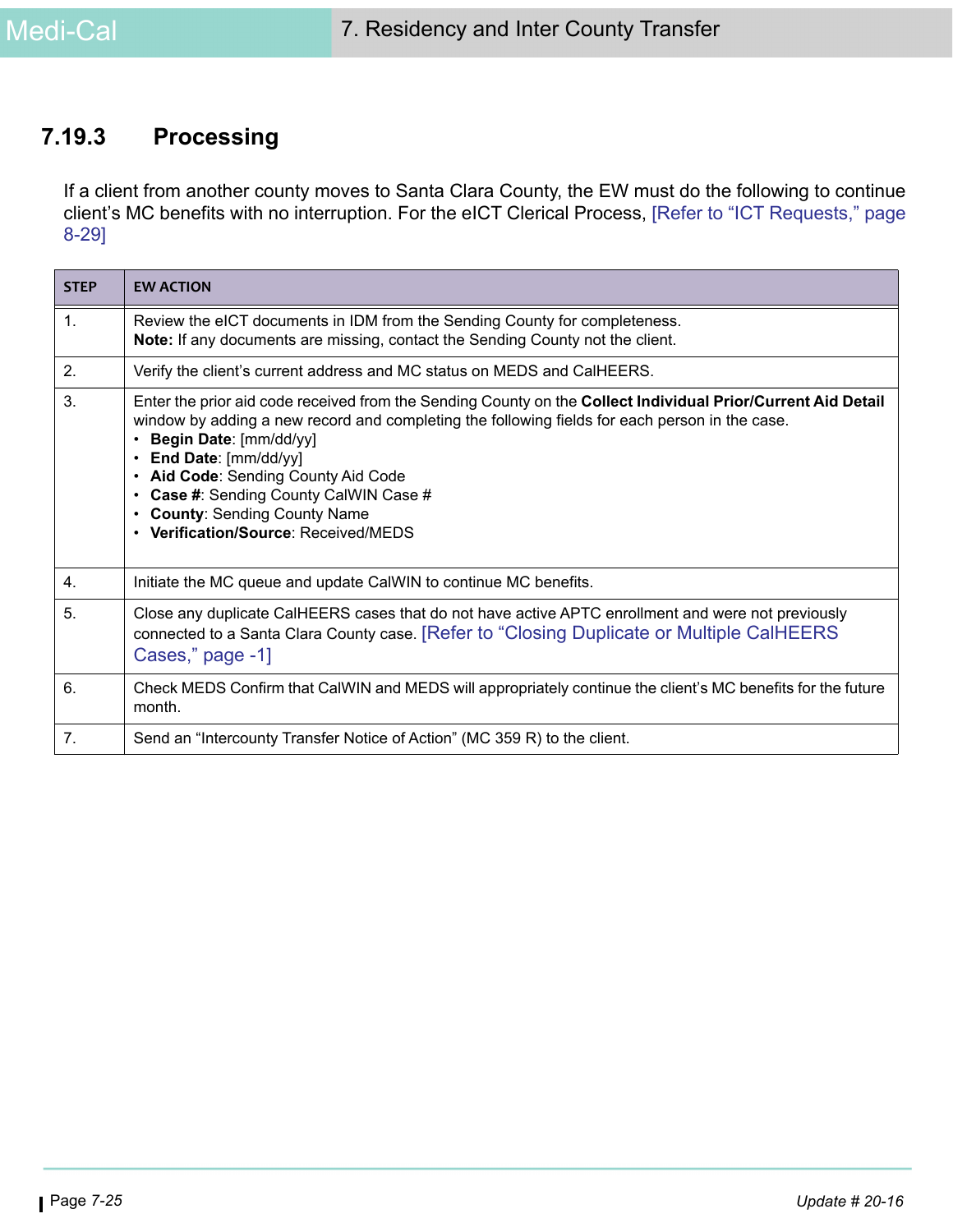# **7.20 Multiple Transfers**

When a recipient moves from the second county to a third or subsequent county during the transfer period, the counties involved are responsible for the ICT actions as described below:

| <b>Stage</b> | Who                              | <b>Action</b>                                                                                                                                                                            |
|--------------|----------------------------------|------------------------------------------------------------------------------------------------------------------------------------------------------------------------------------------|
| 1            | <b>First County</b>              | Inform the second county, either by phone call or in writing, to cancel the ICT.                                                                                                         |
|              |                                  | Continue the client's Medi-Cal benefits and ensure that there is no interruption in benefits.                                                                                            |
|              |                                  | Change the client's address to the third county.                                                                                                                                         |
|              |                                  | Request the "MEDS Terminal Operator" (MTO) to generate an<br>EW 12 MEDS on-line transaction via SCD 1296 to change the:                                                                  |
|              |                                  | Client's address to the new address (if MEDS record still shows the clients old address),<br>$\bullet$<br>and/or                                                                         |
|              |                                  | Code on the Residence County field on MEDS to reflect the client's current county of<br>$\bullet$<br>residence.                                                                          |
|              |                                  | Note: Changes made by the MTO via the EW 12 on-line transaction will be seen on the MEDS<br>INQM screen the following day. The 14-digit County ID will not change for the current month. |
|              |                                  | Send an ICT informing notice (MC 358 S) to the client's latest address.                                                                                                                  |
|              |                                  | Initiate a new transfer to the third or subsequent county, beginning a new transfer period. Send<br>a new eICT packet to the third or subsequent county.                                 |
| 2            | Second<br>County                 | Stop processing the incoming eICT. The first county will cancel the eICT.                                                                                                                |
| 3            | Third or<br>Subsequent<br>County | Process the ICT.                                                                                                                                                                         |

**Table 7-10: Multiple Transfers**

# **7.21 County of Responsibility in CalHEERS**

County of Responsibility in CalHEERS is determined by the client's address. When a client's address is changed in CalHEERS, it changes the County of Responsibility (COR) to the county that address is located in and sends an external referral to the new county. COR is released immediately or after the 90 day cure period when a case is discontinued in CalHEERS.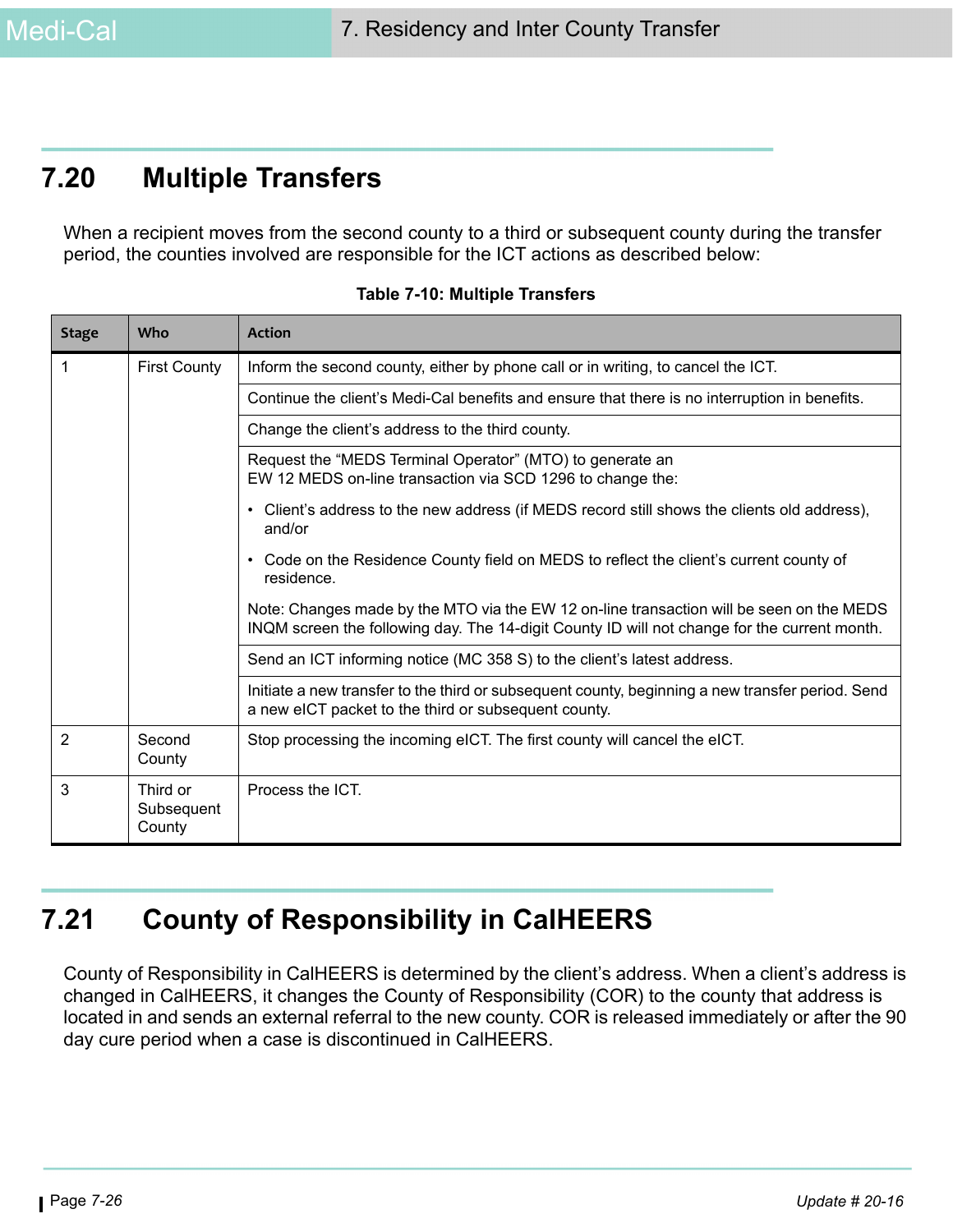### **7.21.1 Establishing COR**

COR can be reestablished for a CalWIN case that **was previously linked** to a CalHEERS case by running EDBC and calling the BRE.



#### **Example:**

A client applied in Santa Clara County in 2014 and CalHEERS ID 5000000001 was linked to the CalWIN case. In 2015, an Inter-County Transfer (ICT) was sent to Alameda County and the case was discontinued in 2016 for failure to comply. In 2017, the client applied in Santa Clara County. When the Eligibility Worker (EW) runs EDBC,CalWIN will reestablish COR for that CalHEERS ID.

COR cannot be established for a CalWIN case that *was never linked* to a particular CalHEERS case by running EDBC and calling the BRE. The following error message will appear in the **Display CalHEERS Transaction Messages** window:

> CH: VALIDATION ERROR : CalHEERS cannot process the EDR. County 085is not the County of Responsibility of this CalHEERS case number CalHEERS cannot process the EDR. County 085is not the County of Responsibility of this CalHEERS case number The combination of CalHEERS Case Number and SAWS Case information, SAWS Case Number, Servicing FIPS County Code, and Sending System, does not match the previously established case linkage information. SAWS Case Number Consortia 10656Serv



#### **Example:**

A client applies in Alameda County and CalHEERS ID 5000000002 is linked to the CalWIN case. The client is discontinued for whereabouts unknown. The client later applies in Santa Clara County. If the EW runs EDBC, the BRE call will fail, and the above error message will appear.